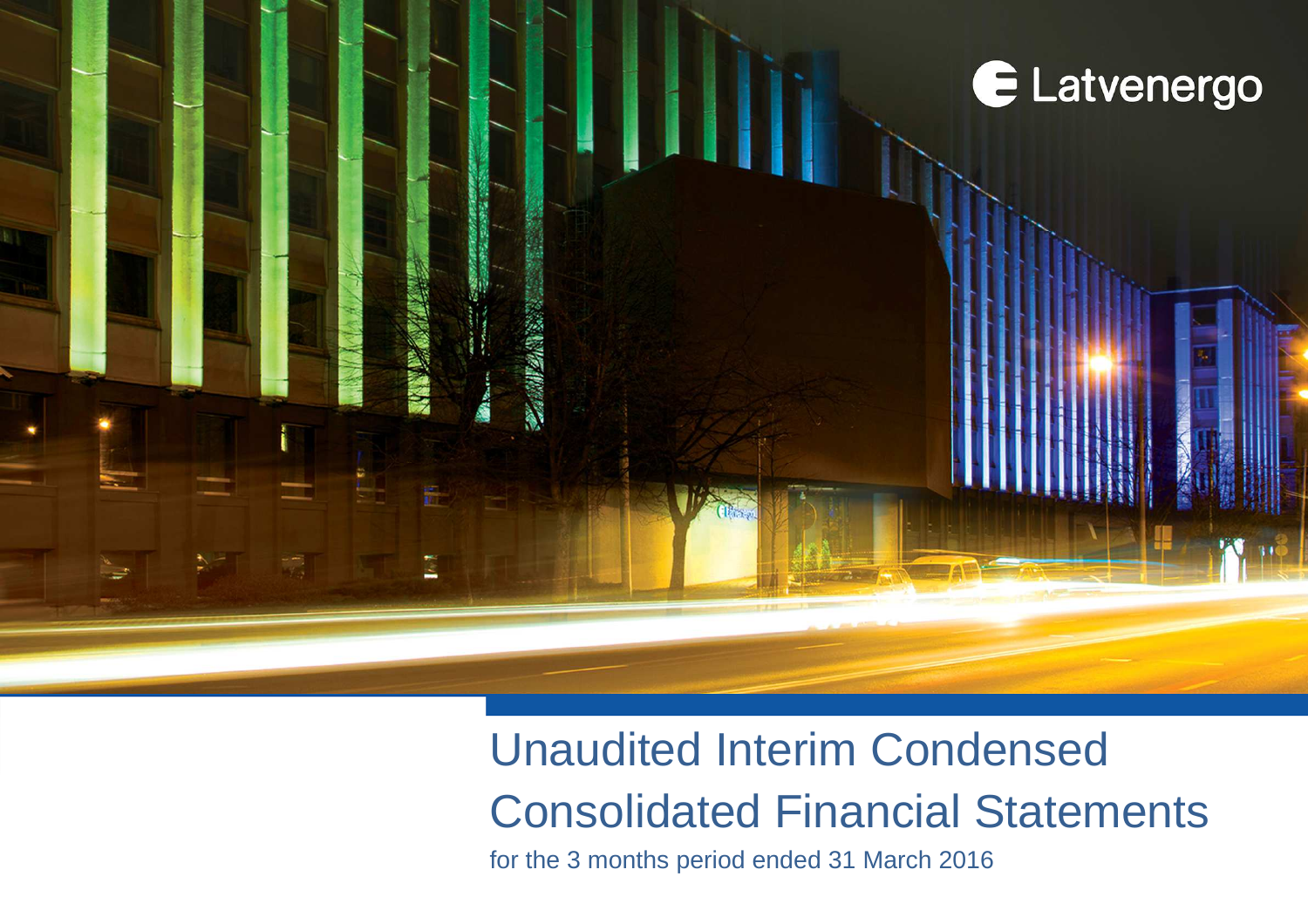Latvenergo Group is the most valuable company in Latvia and among the most valuable companies in the Baltics. The asset value of Latvenergo Group exceeds EUR 3.5 billion.

#### **CONTENTS**

#### Management Report

- 3 Summary
- 4 Latvenergo Group in Brief
- 5 Key Performance Indicators
- 6 Operating Environment
- 9 Financial Results
- 17 Statement of Management Responsibility
- 18 Abbreviations

#### Unaudited Interim Condensed Consolidated Financial Statements\*

- 19 Consolidated Statement of Profit or Loss
- 19 Consolidated Statement of Comprehensive Income
- 20 Consolidated Statement of Financial Position
- 21 Consolidated Statement of Changes in Equity
- 22 Consolidated Statement of Cash Flows
- 23 Notes to the Unaudited Condensed Consolidated Financial Statements

Prepared in accordance with the International Financial Reporting Standards as adopted by the European Union

### **FINANCIAL CALENDAR**

#### **31.08.2016.**

Interim Condensed Consolidated Financial Statements for the 6 months period ending 30 June 2016 (unaudited)

#### **30.11.2016.**

Interim Condensed Consolidated Financial Statements for the 9 months period ending 30 September 2016 (unaudited)

### **CONTACTS FOR INVESTOR RELATIONS**

**E-mail:** investor.relations@latvenergo.lv

**Website:** http://www.latvenergo.lv

#### **DISCLAIMER**

The financial report includes forward-looking statements that are subject to risks, uncertainties and other important factors beyond the control of Latvenergo Group; therefore, the actual results in the future may differ materially from those stated or implied in the future projections.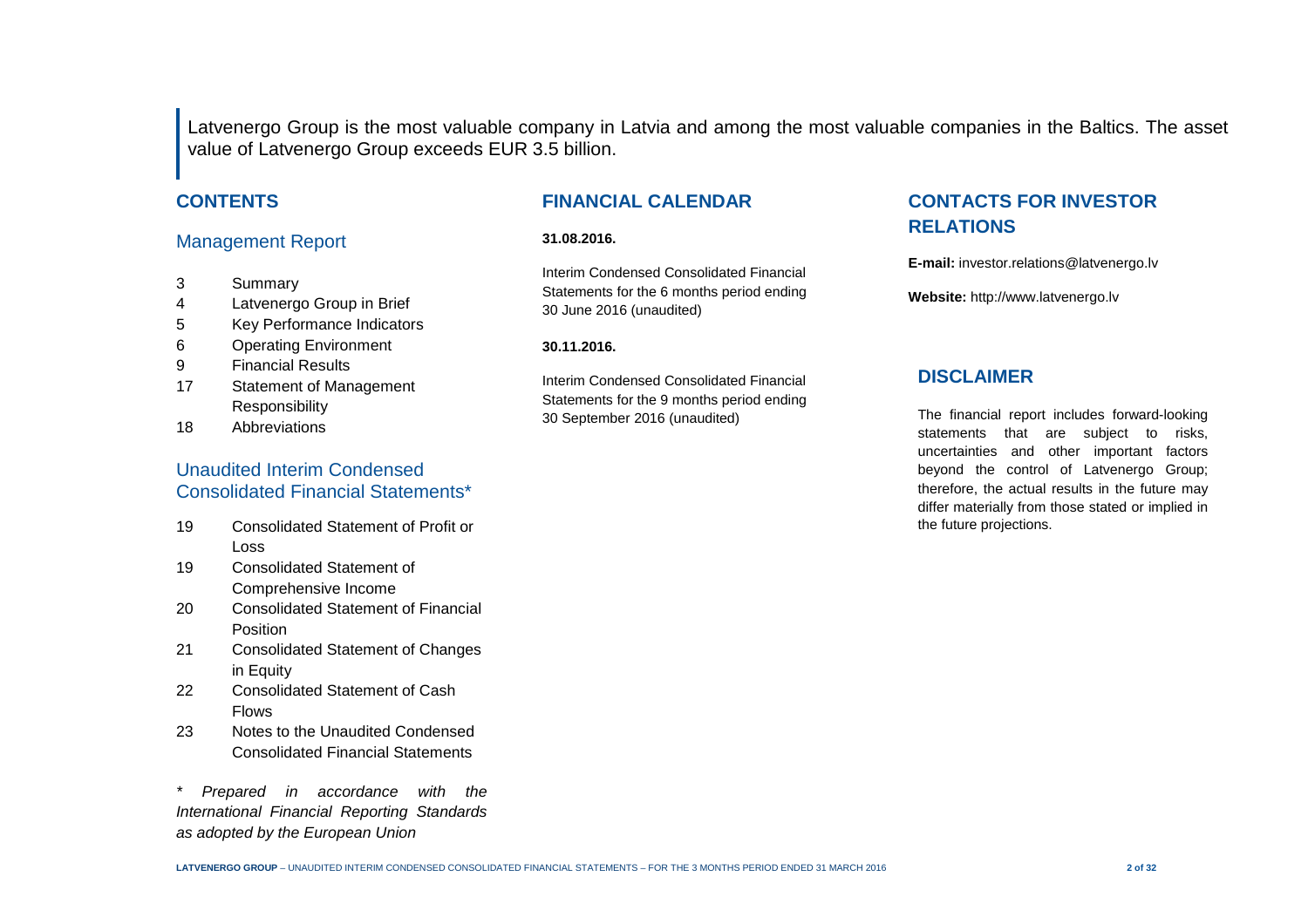# **Summary**

- In Q1 2016, electricity spot price in the Nordics and Baltics decreased. It was mainly determined by electricity generation increase in hydropower plants in the Nordics and lower coal price. NordBalt interconnection between Sweden and Lithuania was launched in the beginning of year 2016, and it has contributed to the decline in electricity spot price difference between the bidding areas of the Baltic and Nordic countries. Due to a downtrend in the price of crude oil, in Q1 2016, the average price of the natural gas declined by 24% compared to Q1 2015.
- Latvenergo Group has successfully maintained the leading electricity supplier position in the Baltics and ensured 1/3 of the market share in the region. The number of business customers in Lithuania and Estonia was increased by more than 1,700 clients compared to Q1 2015. Retail electricity supply outside Latvia comprises approximately one third of the total retail electricity supply.
- Amount generated by the power plants of Latvenergo Group in Q1 2016 was 1,236 GWh of electricity and 1,173 GWh of thermal energy. Electricity output generated at Riga CHPPs has increased by more than two times in comparison to the respective period last year. Riga CHPPs managed to provide for effective and operative electricity generation thus precluding electricity price increase risk. Meanwhile, the electricity output at Daugava HPPs decreased by 19% due to the relatively low water inflow in the Daugava River during the first months of the year. The amount of generated thermal energy increased by 15% compared to respective period in 2015. This was mainly attributed to considerably lower average air temperature in January 2016.
- Compared to the first three months of 2015, revenue of Latvenergo Group has increased by 2% reaching EUR 263.5 million. At the same time, EBITDA has increased by 6% reaching EUR 100.1 million. Revenue and EBITDA have grown in all of the operating segments. Results were positively impacted by lower natural gas price and negatively – by lower electricity output at Daugava HPPs.
- In Q1 2016, the overall amount of investment was EUR 34.7 million. Nearly 70% of the total investment was made into network assets. A substantial part of investment invested in environmentally friendly and environmental development projects – in the first three months of 2016, EUR 8.4 million were invested in the reconstruction of Daugava HPPs hydropower units.
- After the end of the reporting period, on 14 April 2016 Latvenergo AS issued green bonds in the amount of EUR 25 million, the issue was carried out under the second bond offering programme. The total amount of bonds represents more than 1/5 of the total amount of borrowings.
- On 12 February 2016, the international rating agency Moody's Investors Service reconfirmed the rating of Latvenergo AS at Baa2 with a stable outlook.
- After the end of the reporting period, on 5 May 2016, the Public Utilities Commission approved the rebalancing project of electricity distribution system service tariff submitted by Sadales tīkls AS. It is expected that the balanced tariffs would come into force as of 1 August 2016.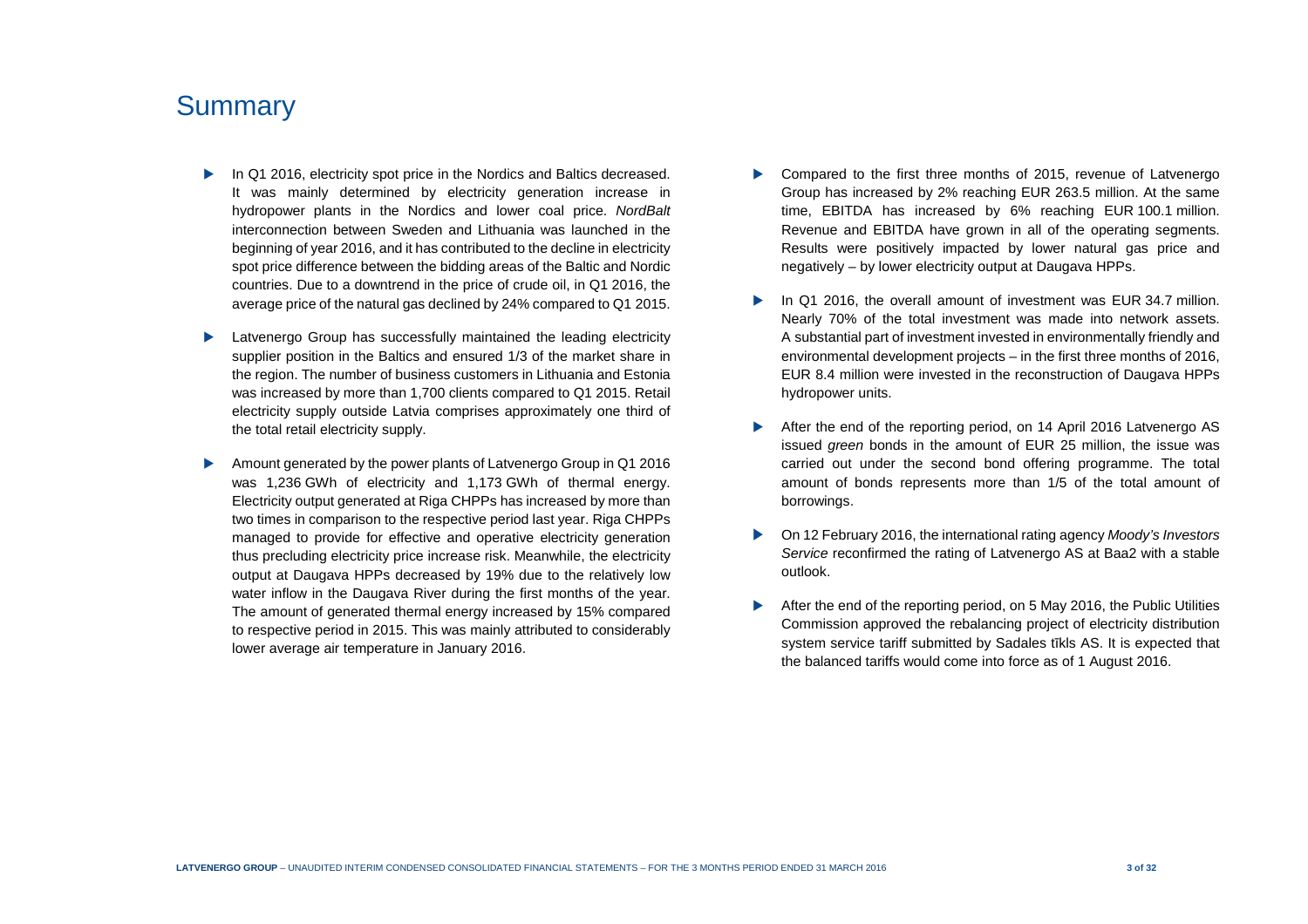# Latvenergo Group in Brief

Latvenergo Group is the largest pan-Baltic power supply utility operating in electricity and thermalenergy generation and supply, electricity distribution services and lease of transmission system assets.

Latvenergo Group is comprised of the parent company Latvenergo AS and seven subsidiaries. All shares of Latvenergo AS are owned by the State and they are held by the Ministry of Economics of the Republic of Latvia.

Latvenergo AS is a shareholder in an associated company – Pirmais Slēgtais Pensiju Fonds AS (46.3%; Latvenergo Group – 48.15%) along with a shareholding in Rīgas siltums AS (0.005%).

Latvenergo Group divides its operations into three operating segments: generation and supply, distribution and lease of transmission system assets. This division in segments is made according to the needs of the internal organisational structure, which forms the basis for a regular performance monitoring, decision-making on resources allocated to segments and their performance measurement. Each segment is managed differently from a commercial point of view.

**The generation and supply segment** comprises electricity and thermal energy generation operations, conducted by Latvenergo AS and Liepājas enerģija SIA, as well as electricity supply (incl. electricity wholesale) in the Baltics carried out by Latvenergo AS, Elektrum Eesti OÜ and Elektrum Lietuva UAB. Mandatory procurement is administrated by Enerģijas publiskais tirgotājs AS.

|                                      | <b>Country of</b><br>operations | <b>Type of operation</b>                                                   | <b>Participation</b><br>share |
|--------------------------------------|---------------------------------|----------------------------------------------------------------------------|-------------------------------|
| Latvenergo AS                        | Latvia                          | Generation and supply of<br>electricity and thermal energy                 |                               |
| Sadales tīkls AS                     | Latvia                          | Electricity distribution                                                   | 100%                          |
| Latvijas elektriskie tīkli AS        | Latvia                          | Lease of transmission system<br>assets                                     | 100%                          |
| Enerģijas<br>publiskais tirgotājs AS | Latvia                          | Administration of electricity<br>mandatory procurement process             | 100%                          |
| Elektrum Eesti OÜ*                   | Estonia                         | Electricity supply                                                         | 100%                          |
| Elektrum Lietuva UAB                 | Lithuania                       | Electricity supply                                                         | 100%                          |
| Liepājas enerģija SIA                | Latvia                          | Thermal energy generation and supply<br>in Liepaja, electricity generation | 51%                           |

**The distribution segment** provides electricity distribution services in Latvia (approximately 99% of the territory). Services are provided by Sadales tīkls AS – the largest distribution system operator in Latvia (about 834 thousand customers). Distribution system tariffs are approved by the Public Utilities Commission (PUC).

**The lease of transmission system assets segment** is managed by Latvijas elektriskie tīkli AS – the company that owns the transmission system assets (330 kV and 110 kV transmission lines, substations and distribution points) and conducts their lease to the transmission system operator Augstsprieguma tīkls AS. The payments for the lease of transmission system assets are calculated in accordance with the methodology approved by the PUC.

Latvenergo Group Strategy represents a transparent and rational vision of pan-Baltic development during the opening of the Baltic electricity market and development of new electricity interconnections. Latvenergo Group has set the following strategic objectives to be reached until 2016:

- $\blacktriangleright$  strengthening of the market position in the Baltics:
- diversification of electricity generation sources;
- balanced development of networks.

In order to ensure a continuous strategic planning process, development of medium term strategy for the next period (2017 – 2022) has been commenced at the end of 2015. We plan to complete the development of the new strategy in 2016.

<sup>\*</sup> Elektrum Eesti OÜ owns a subsidiary Elektrum Latvija SIA, which is not engaged in any business activities.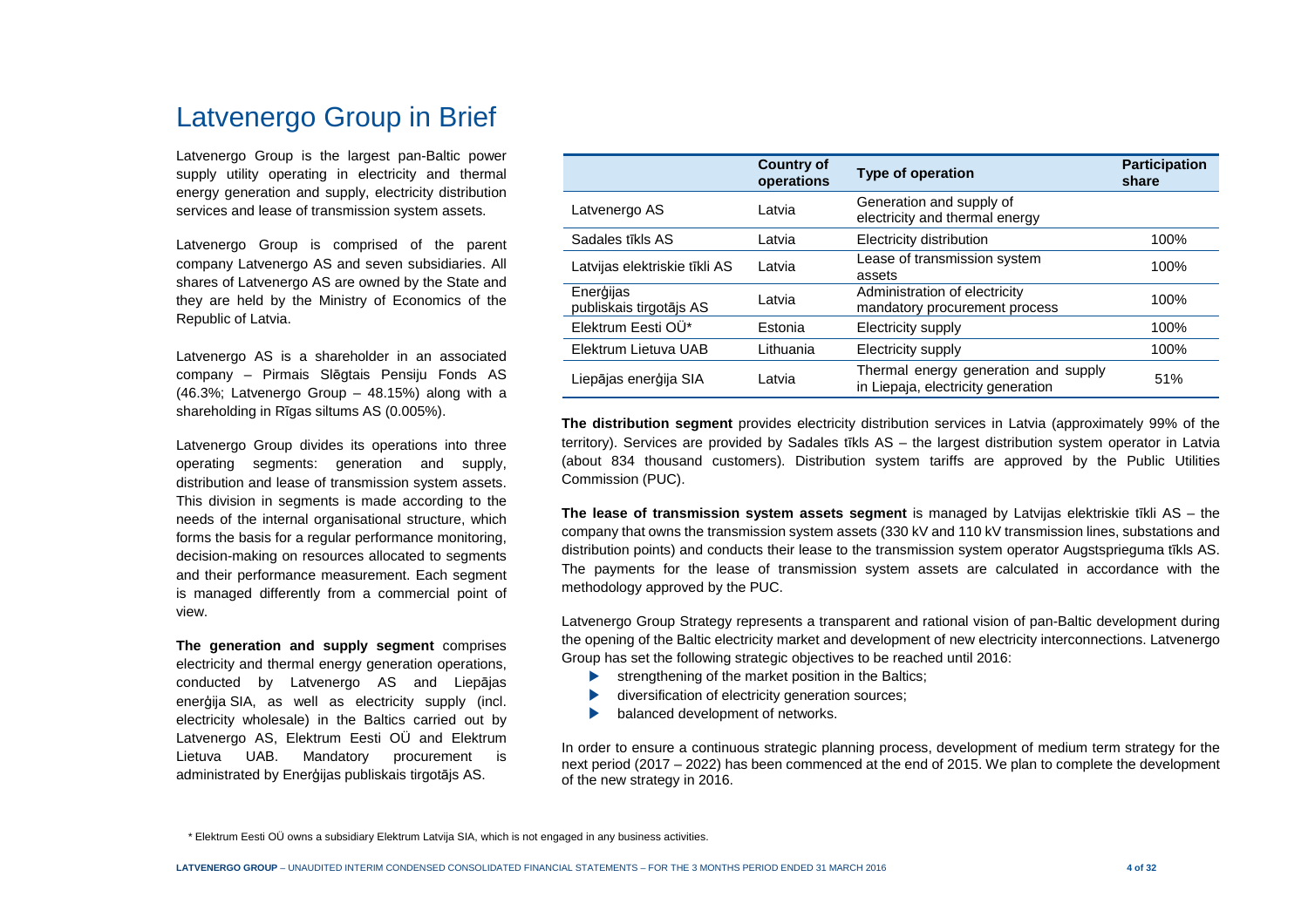# Key Performance Indicators

# Operational Figures

|                           |     | Q1 2016       | Q1 2015       | Q1 2014       | Q1 2013       | Q1 2012       |
|---------------------------|-----|---------------|---------------|---------------|---------------|---------------|
| Retail electricity supply | GWh | 2.144         | 2.132         | 2.487         | 2.402         | 2,355         |
| Electricity generation    | GWh | 1.236         | 1.027         | .192          | .385          | 1,387         |
| Thermal energy supply     | GWh | 1.131         | 990           | .077          | .225          | 1.232         |
| Number of employees       |     | 4.181         | 4.142         | 4.567         | 4.466         | 4.440         |
| Moody's credit rating     |     | Baa2 (stable) | Baa2 (stable) | Baa3 (stable) | Baa3 (stable) | Baa3 (stable) |

# Financial Figures

|                      |             | Q1 2016 | Q1 2015 | Q1 2014 | Q1 2013 | Q1 2012 |
|----------------------|-------------|---------|---------|---------|---------|---------|
| Revenue              | <b>MEUR</b> | 263.5   | 259.5   | 324.5   | 312.7   | 312.7   |
| EBITDA <sup>1)</sup> | <b>MEUR</b> | 100.1   | 94.8    | 82.5    | 60.5    | 78.7    |
| Net profit           | <b>MEUR</b> | 38.6    | 39.3    | 30.8    | 7.1     | 27.0    |
| Assets               | <b>MEUR</b> | 3,607.5 | 3,526.8 | 3,598.0 | 3,511.3 | 3,333.2 |
| Equity               | <b>MEUR</b> | 2,133.4 | 2,059.4 | 2,050.1 | 2,016.7 | 1,981.7 |
| Net debt $^{2)}$     | <b>MEUR</b> | 657.7   | 688.6   | 679.7   | 641.3   | 568.7   |
| Investments          | <b>MEUR</b> | 34.7    | 24.8    | 27.5    | 36.1    | 92.1    |

# Financial Ratios

|                             | Q1 2016 | Q1 2015 | Q1 2014 | Q1 2013 | Q1 2012 |
|-----------------------------|---------|---------|---------|---------|---------|
| Net debt /EBITDA 3)         | 2.1     | 2.8     | 2.5     | 2.8     | 2.2     |
| EBITDA margin <sup>4)</sup> | 33%     | 26%     | 24%     | 21%     | 26%     |
| Capital ratio <sup>5)</sup> | 59%     | 58%     | 57%     | 57%     | 59%     |

1) EBITDA: earnings before interest, corporate income tax, share of profit or loss of associates, depreciation and amortisation, and impairment of intangible and fixed assets

2) Net debt: borrowings at the end of the period minus cash and cash equivalents at the end of the period 3) Net debt / EBITDA: net debt to EBITDA ratio (12-months rolling)

4) EBITDA margin: EBITDA / revenue (12-months rolling)

5) Capital ratio: total equity / total assets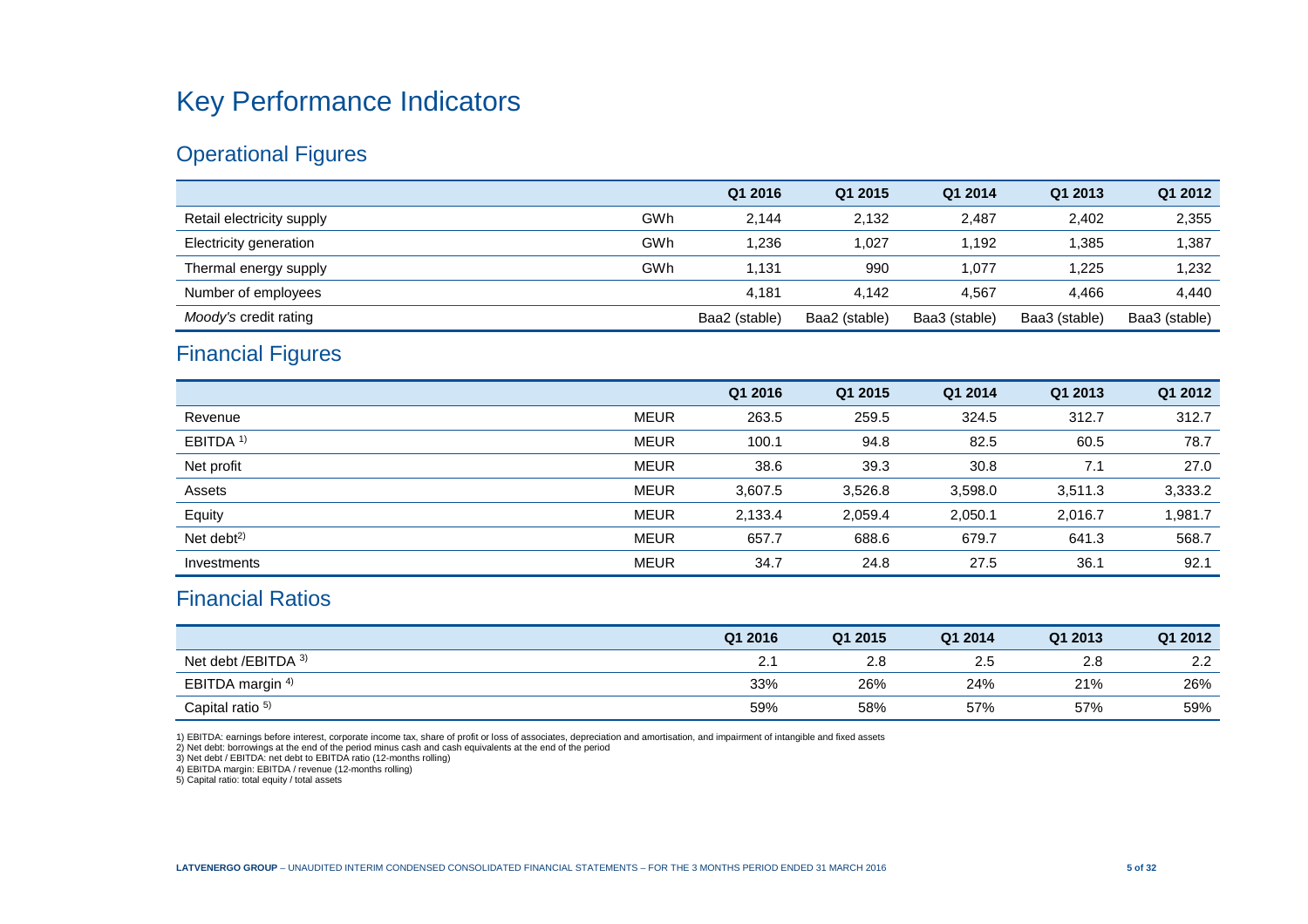# Operating Environment

### The construction of new interconnections contribute to electricity price convergence in the Baltics

Compared to the previous year, in Q1 2016, electricity prices were lower in the Baltic and Nordic countries. The average electricity spot price in Latvian and Estonian bidding areas shrunk by 2% and reached 36.5 EUR/MWh in Latvian and 31.8 EUR/MWh in Estonian, while the average spot price in Lithuanian bidding area decreased by 1% to 36.9 EUR/MWh. The electricity price in Finnish bidding area diminished by 6% reaching 30.3 EUR/MWh.



During the reporting period, electricity price decrease in the Nordic and Baltic region was mainly affected by higher fill of the Nordic hydroelectric reservoirs, which in turn fostered a larger Nordic hydroelectric power generation. Similarly, lower coal prices contributed to the reduction in electricity price, which in Q1 2016 decreased by 25% on average compared to the respective period in 2015 and reached 44.9 USD/t (Q1 2015: 59.9 USD/t). The decline in electricity price in Latvia and Lithuania was also driven by 24% natural gas price decline in Latvia facilitating a more competitive electricity output of the Riga CHPPs that were able to successfully limit price fluctuations during peak hours.

At the beginning of 2016 new international electricity interconnections NordBalt (700 MW) and LitPol (500 MW) were launched, fostering energetic independence and price competition in the Baltic countries. Ever since the new interconnections were launched, the total power capacity of the Baltic region interconnections with Europe is 2,200 MW, reaching 50% of the Baltic electricity consumption peak during the reporting period. The new interconnections have contributed to electricity spot price convergence between Finland and the Baltic countries.

From the energy balance position, Latvia and Lithuania are deficit region countries. Prior to the launch of the new interconnections, the shortage of transmission capacity between power systems in Latvia and Estonia was an important factor affecting the market price, which determined higher electricity prices in Latvian and Lithuanian bidding areas. The average electricity price in Latvian and Lithuanian bidding areas in Q1 2016 was on average by 4.74 EUR/MWh higher than in Estonia (in Q1 2015: 4.62 EUR/MWh). However, since February 2016 the electricity prices depict a tendency of convergence.

In Q1 2016, total amount of electricity generated in the Baltics remained on the same level as in Q1 2015, and it was 4.8 TWh. Meanwhile, the consumption of electricity in the Baltics, due to colder weather, increased by 6% reaching 7.0 TWh. Thus the net import volume of electricity in the Baltics increased by 21% reaching 2.2 TWh.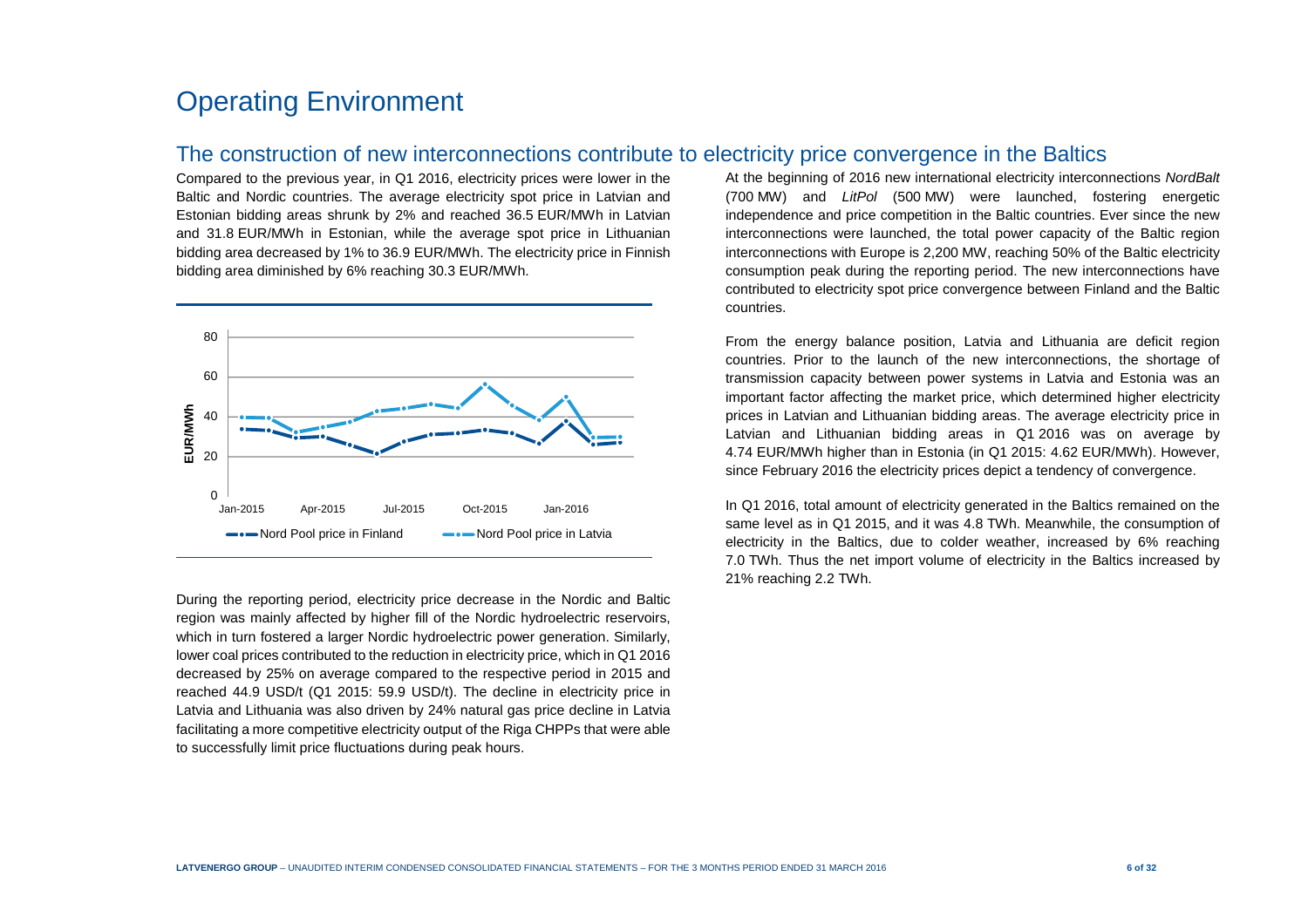# Operating Environment

### Natural gas price in Latvia continues to decrease

The natural gas price in Latvia is linked to the crude oil product price (to the previous 9-month average heavy fuel oil and diesel quotations index). Due to its change, in Q1 2016, the average natural gas price (incl. the excise tax and transmission costs) in Latvia for the user group with consumption above 100,000 thousand nm<sup>3</sup> was 25.8 EUR/MWh, which is by 24% lower than in Q1 last year when it was 34.1 EUR/MWh. The average price of Brent oil in Q1 2016 decreased by 37.5% compared to the same period in 2015 reaching 33.7 USD/bbl (Q1 2015: 53.9 USD/bbl). Whereas fluctuations in EUR/USD exchange rate had an opposite effect. According to the European Central Bank the exchange rate in Q1 2016 was 1.10, while in Q1 2015 it was 1.13.

According to the gas tariff forecast of Latvijas Gāze AS<sup>1</sup>, it is expected that the natural gas price will continue to decline after the end of the reporting period (see graph).

### Slowdown in economic growth in Latvia

In Q1 2016, the Baltic States experienced an economic growth, which was mainly driven by an increase in private consumption. According to the statistical office of the European Union (*Eurostat*) the gross domestic product growth rate in Q1 of 2016 compared to the previous year in Latvia was 1.3% (Q1 2015: 2.1%), in Lithuania – 2.4% (1.5%) and in Estonia 1.8% (1.8%). Lower pace of economic growth in Latvia arose from weak results in manufacturing sector, lower volume of construction works, as well as slow investment dynamics.

According to Eurostat data, in March 2016, the consumer prices in Latvia have decreased by 0.6% whilst in Lithuania and Estonia there was an inflation at the rate of 0.8% and 0.5% respectively. In March 2016, compared to March 2015 the consumer price level remained unchanged in the Eurozone.



The economic growth in the Baltics is recognised by credit rating agencies, including Moody's. The credit rating of Latvia and Lithuania is A3 with stable outlook. The credit rating for Estonia is A1 with stable outlook.

<sup>1</sup> Latvijas Gāze AS tariff forecast (02.05.2016) http://lg.lv/index.php?id=246&lid=1847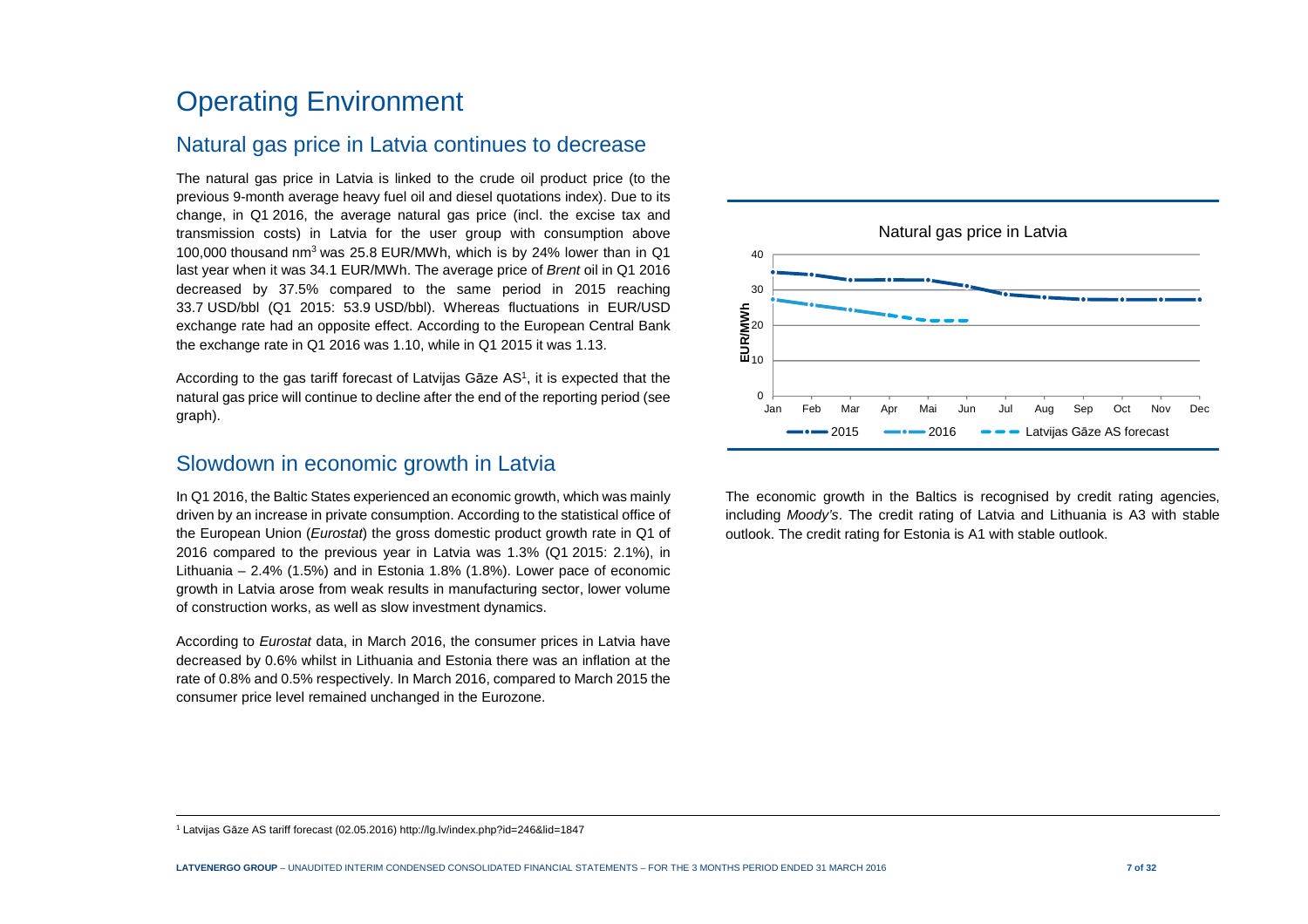# Operating Environment

### Future events

According to the law "On the medium-term budgetary framework for 2016, 2017 and 2018" Latvenergo AS in the coming years anticipate dividend payout for the use of state capital in 2017 – EUR 102.8 million, in 2018 – EUR 111.5 million. The actual amount of Latvenergo AS dividend payout is set at the shareholders' meeting after the approval of the annual report, upon evaluation of the results of the previous year.

Latvenergo Group's capital structure ratios (capital ratio in Q1 2016 - 59%, debt to equity ratio  $-0.4$ ) are sufficient to proceed with the dividend payout.

Latvenergo AS dividends, in addition to the Subsidised Energy Tax (SET) revenue, will be used as a source of funding for the State budget programme "Electricity user support", thereby maintaining the mandatory procurement public service obligation (PSO) fee at the current level during the following years.

After the end of the reporting period, on 5 May 2016, PUC approved the rebalancing project of electricity distribution system service tariff submitted by Sadales tīkls AS. It is expected that the balanced tariff would come into force as of 1 August 2016. The price of electricity distribution will consist of two components – a fixed fee for the provision of the connection, and a variable component for delivery of electricity according to consumed kilowatt-hours. On that account, it is expected that all users of electricity distribution system will share maintenance costs of the power grid.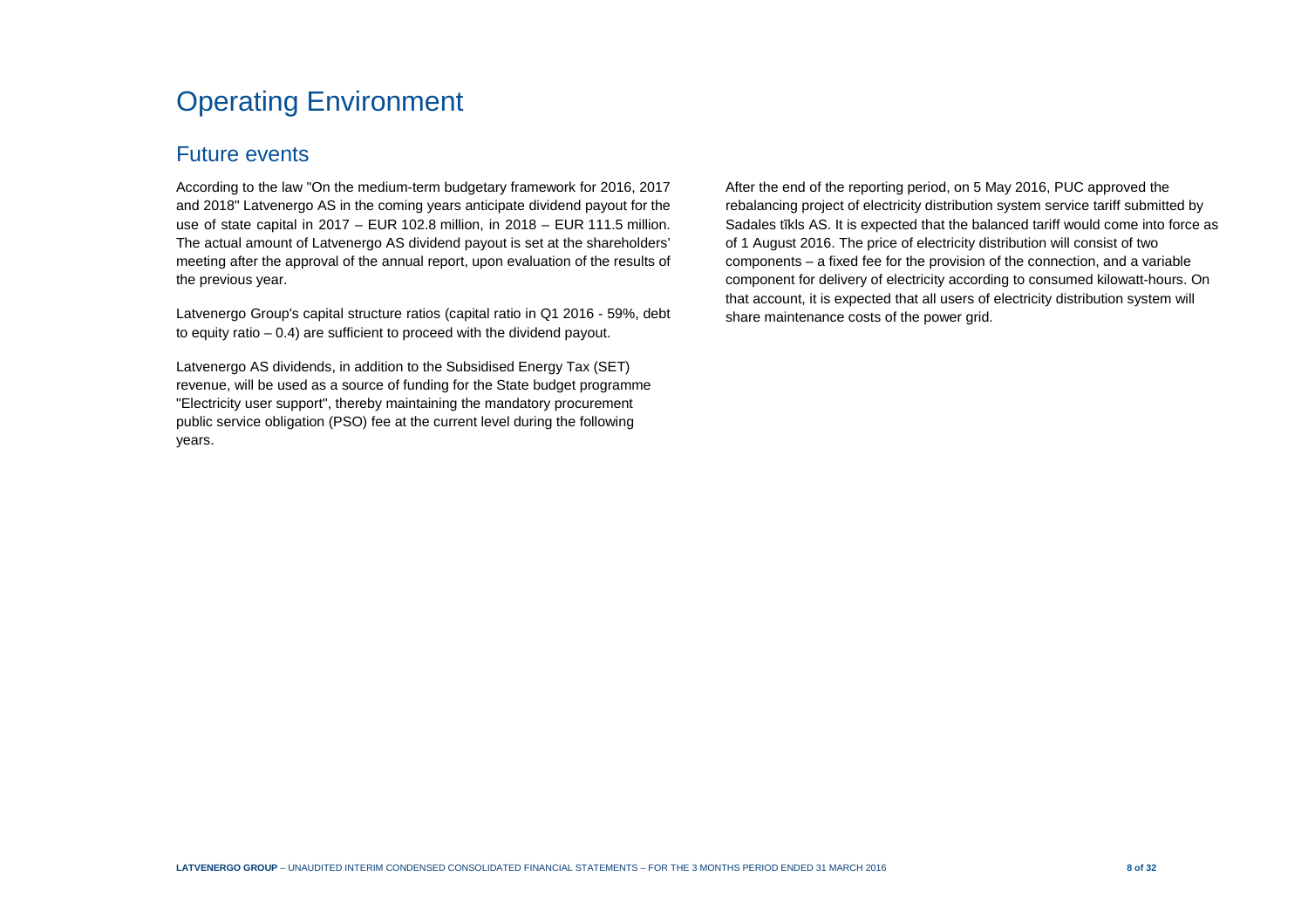# Financial Results

In Q1 2016, Latvenergo Group's revenue reached EUR 263.5 million, which is 2% more compared to

### Revenue and EBITDA of the Group has increased

the respective period in 2015. Results were positively impacted by EUR 4.3 million increase in revenue in distribution and lease of transmission system assets segments.

Latvenergo Group's EBITDA increased by 6% reaching EUR 100.1 million, while Latvenergo Group's profit in Q1 2016 was EUR 38.6 million.

|             | Q1 2016 | Q1 2015 | Δ     | $\Delta$ , % |
|-------------|---------|---------|-------|--------------|
| <b>MEUR</b> | 263.5   | 259.5   | 4.0   | 2%           |
| <b>MEUR</b> | 100.1   | 94.8    | 5.3   | 6%           |
| <b>MEUR</b> | 38.6    | 39.3    | (0.7) | (2%)         |
| <b>MEUR</b> | 3,607.5 | 3,526.8 | 80.7  | 2%           |
|             |         |         |       |              |

The results of the Group were positively impacted mainly by lower price of the natural gas. In Q1 2016, the natural gas price was by 24% lower than in Q1 2015.

Nonetheless, the results were negatively affected by 19% lower output from Daugava HPPs, which was due to a comparably lower water inflow in the Daugava River.

Revenue and EBITDA in Q1 2016 have improved in all of the operating segments. Furthermore, the EBITDA margin has improved and reached 33% (Q1 2015: 26%).

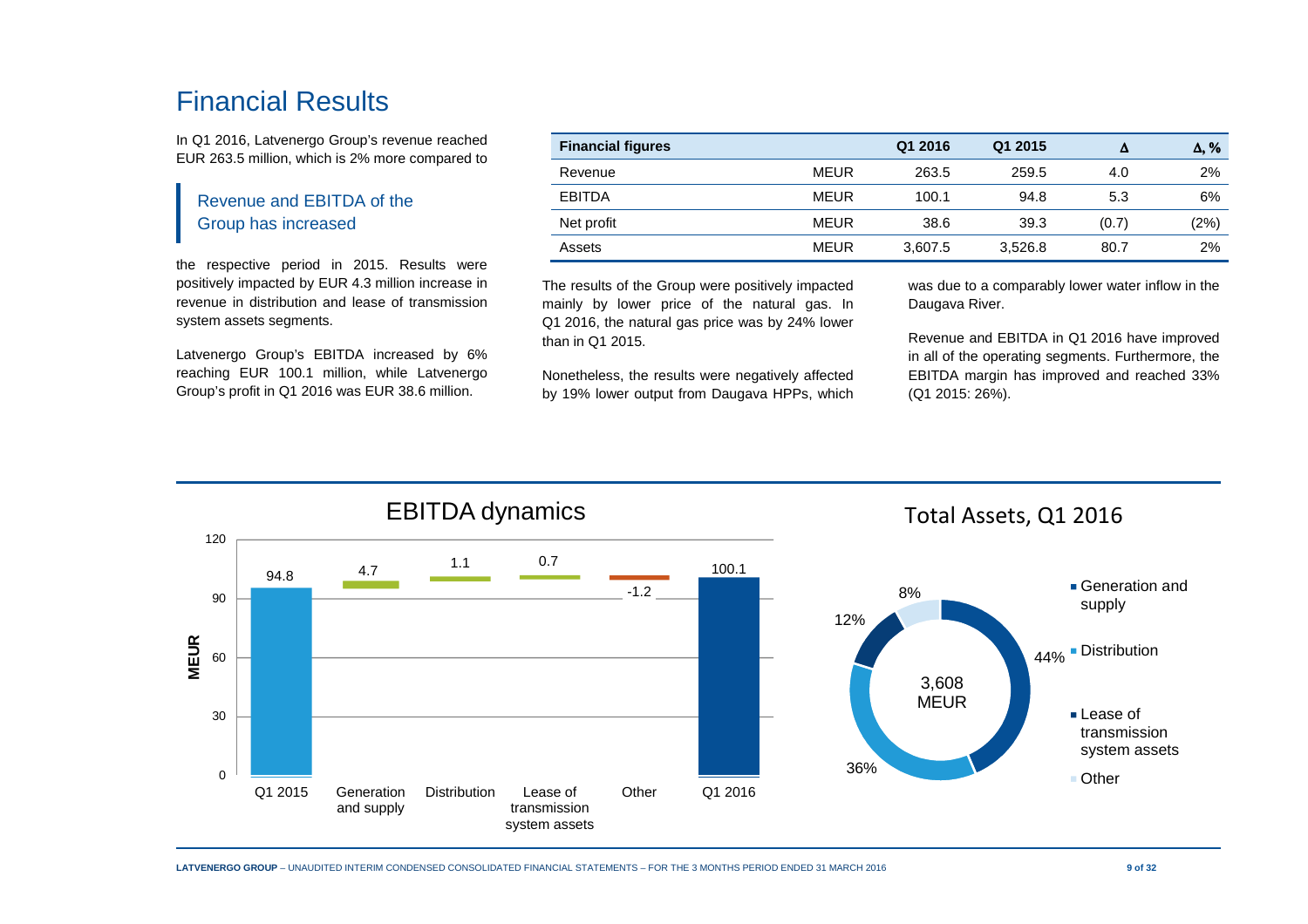

4 2,132 12 1%

1,027 <sup>209</sup> 20%

1,019 <sup>154</sup> 15%

 ∆, % $1%$ 

20%

15%

 ∆, % $2%$ 

# Generation and Supply

The generation and supply is the largest operating segment of Latvenergo Group both by revenue and assets. The majority or 78% of the segment revenue consists of revenue from electricity and related services, while 22% comes from thermal energy supply.

### Elektrum electricity products – the most purchased in the Baltics

The results of the segment were positively impacted by lower price of the natural gas. Contrary, the results were negatively affected by lower amount of power generated by Daugava HPPs, which was influenced by comparably lower water inflow in the Daugava River during the first months of the year.

The amount of electricity generated by Latvenergo Group is insufficient to ensure the amount supplied in retail. The generated electricity in Q1 2016 represents 58% (Q1 2015: 48%) of the total retail

#### power exchange. Along with the opening of the new interconnections at the beginning of 2016 the electricity prices in the Baltics depict a tendency to converge with prices in the Nordic countries. Thus the hedging of electricity price fluctuation risk will become more efficient applying the Nordic financialEBITDA MEUR 58.2 53.4 4.7 9% Assets MEUR 1,572.2 1,523.0 49.3 3% Investments MEUR 9.6 3.3 6.4 194%

instruments.

**Operational figures Q1 2016 Q2 2015** ∆

**Financial figures Q1 2016 Q2 2015** ∆

Revenue MEUR 175.7 172.5 3.2 2%

# **Supply**

**Revenue 62%**

**EBITDA 58%**

**Assets** 

**Employees 24%**

**44%**

Segment weight in Latvenergo Group

In Q1 2016, Latvenergo Group has successfully maintained the leading electricity supplier position in the Baltics. Latvenergo Group has approximately 1/3 of the market share of the Baltic electricity retail market. We have supplied 2,144 GWh of electricity to the Baltic retail customers (Q1 2015: 2,132 GWh).

The total amount of retail electricity supply outside Latvia accounts for almost 1/3 of the total, reaching 646 GWh, which is by more than 1.4 times higher than the amount provided by competing electricity suppliers in Latvia.

electricity supply. Latvenergo Group's electricity trading portfolio management policy provides for a balanced portfolio, aimed at minimizing the impact of electricity market price fluctuations on financial results. Latvenergo Group uses electricity financial instruments to limit the electricity purchase expenses tied with the fluctuations in the price in

Electricity supply GWh 2,144

Electricity generation GWh 51,236

Thermal energy generation GWh 1,173

Latvenergo Group supplies electricity to the Balticcountries through trade brand Elektrum. Its product range consists of a variety of electricity products, tailored to different power consumptions volumes and habits, allowing customers to choose the most suitable product for them.

As a result of focused trade activities, Latvenergo Group has managed to increase the client portfolio by more than 1,700 business segment clients outside Latvia. Sales activities in Lithuania and Estonia were mainly focused on small and medium sized enterprises. The total number of foreign clients reached 34.6 thousand.

Latvenergo Group's electricity supply volume in Latvia was 1,498 GWh; in Lithuania – 398 GWh and in Estonia – 248 GWh.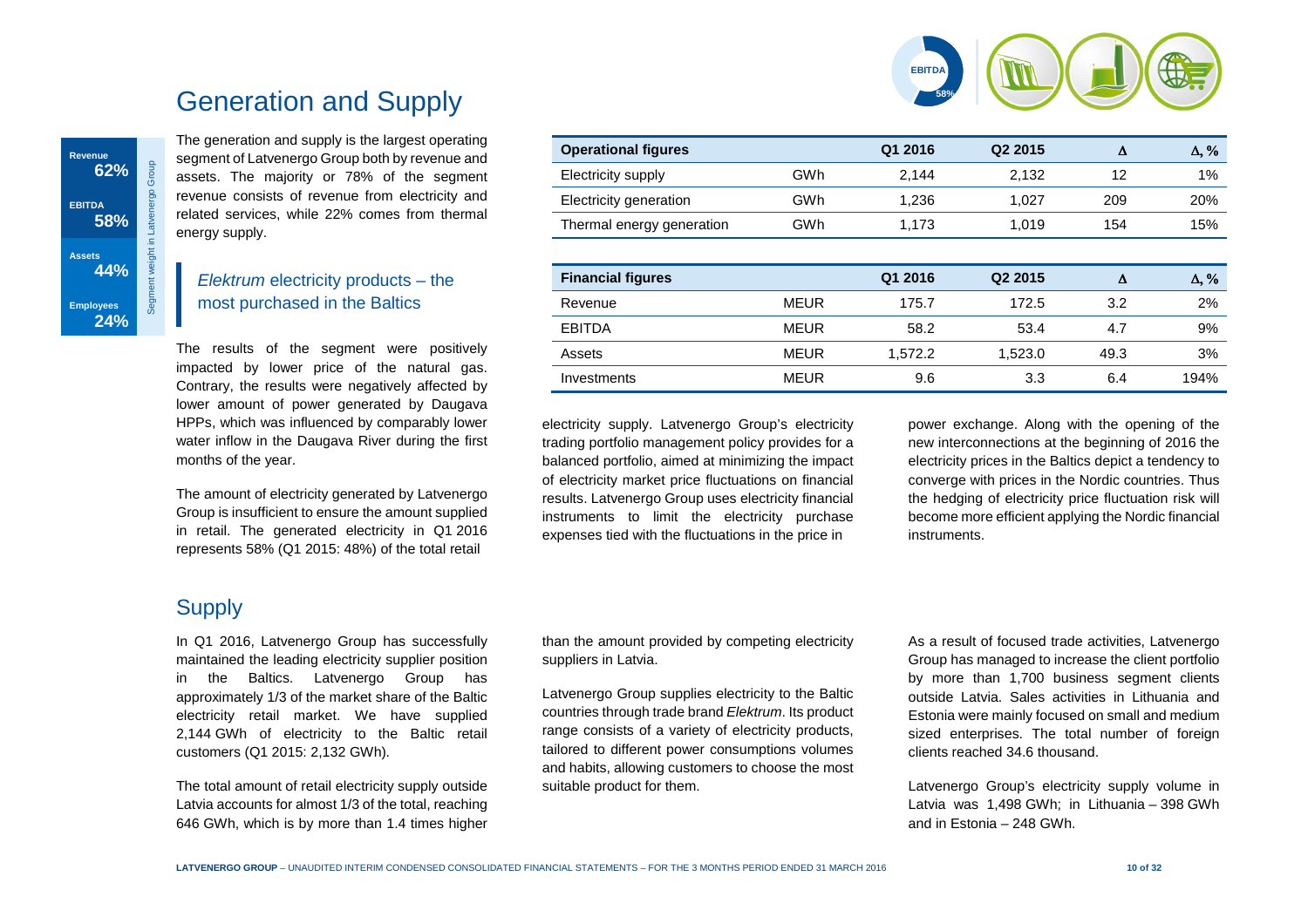# **5358%EBITDA**

# Generation and Supply

### **Generation**

In Q1 2016, the total amount generated by the power plants of Latvenergo Group comprised 1,236 GWh of electricity and 1,173 GWh of thermal energy.

Overall, the amount of electricity generated compared to the corresponding period last year has increased by 20%.

The amount of power generated by Daugava HPPs has decreased by 19% compared to respective period last year. It was determined by considerablylower water inflow in the Daugava River.

In Q1 2016, the amount of power generated by Riga CHPPs was increased twofold, reaching 620 GWh. Favourable conditions for power generation at Riga CHPPs were fostered by the decline in average price of the natural gas by 24% compared to Q1 2015. Riga CHPPs ensured effective and operative electricity generation thus precluding electricity price increase risk. Changes made to the support mechanism in 2013 states that the cogeneration plants with an installed capacity above 4 MW are not eligible to have their variable cost reimbursed in a case where the costs exceed the market price, instead, they only receive support for the installed capacity. Consequently, Riga CHPPs operates in market conjuncture effectively planning operating modes and fuel consumption, for instance, during unfavourable electricity and natural gas market conditions power plants are operated on a smaller scale, using the opportunity to purchase cheaper electricity from the Nordic countries. At the same time, Riga CHPPs guarantee a base load capacity in Latvia.

| <b>Operational figures</b>         |     | Q1 2016 | Q1 2015 | $\lambda$ | $\Delta$ , % |
|------------------------------------|-----|---------|---------|-----------|--------------|
| Electricity supply                 | GWh | 2.144   | 2,132   | 12        | 1%           |
| Electricity generation             | GWh | 1.236   | 1.027   | 209       | 20%          |
| Daugava HPPs                       | GWh | 601     | 739     | (137)     | (19%)        |
| Riga CHPPs                         | GWh | 620     | 273     | 347       | 127%         |
| Liepaja plants and small<br>plants | GWh | 15      | 15      | 0         | (2%)         |
| Thermal energy generation          |     | 1,173   | 1,019   | 154       | 15%          |
| Riga CHPPs                         | GWh | 1.061   | 916     | 144       | 16%          |
| Liepaja plants and small<br>plants | GWh | 112     | 103     | 10        | 10%          |

In the first three months of 2016, the total amountof thermal energy generated by Latvenergo Group increased by 15%. The increase was determined by a comparatively lower average ambient air temperature, especially in January. According to the data provided by the Central Statistical Bureau of the Republic of Latvia, the average temperature during the first three months of 2016 in Riga was  $-1.6$  °C, while during the same period in 2015 it was +1.8 ºC.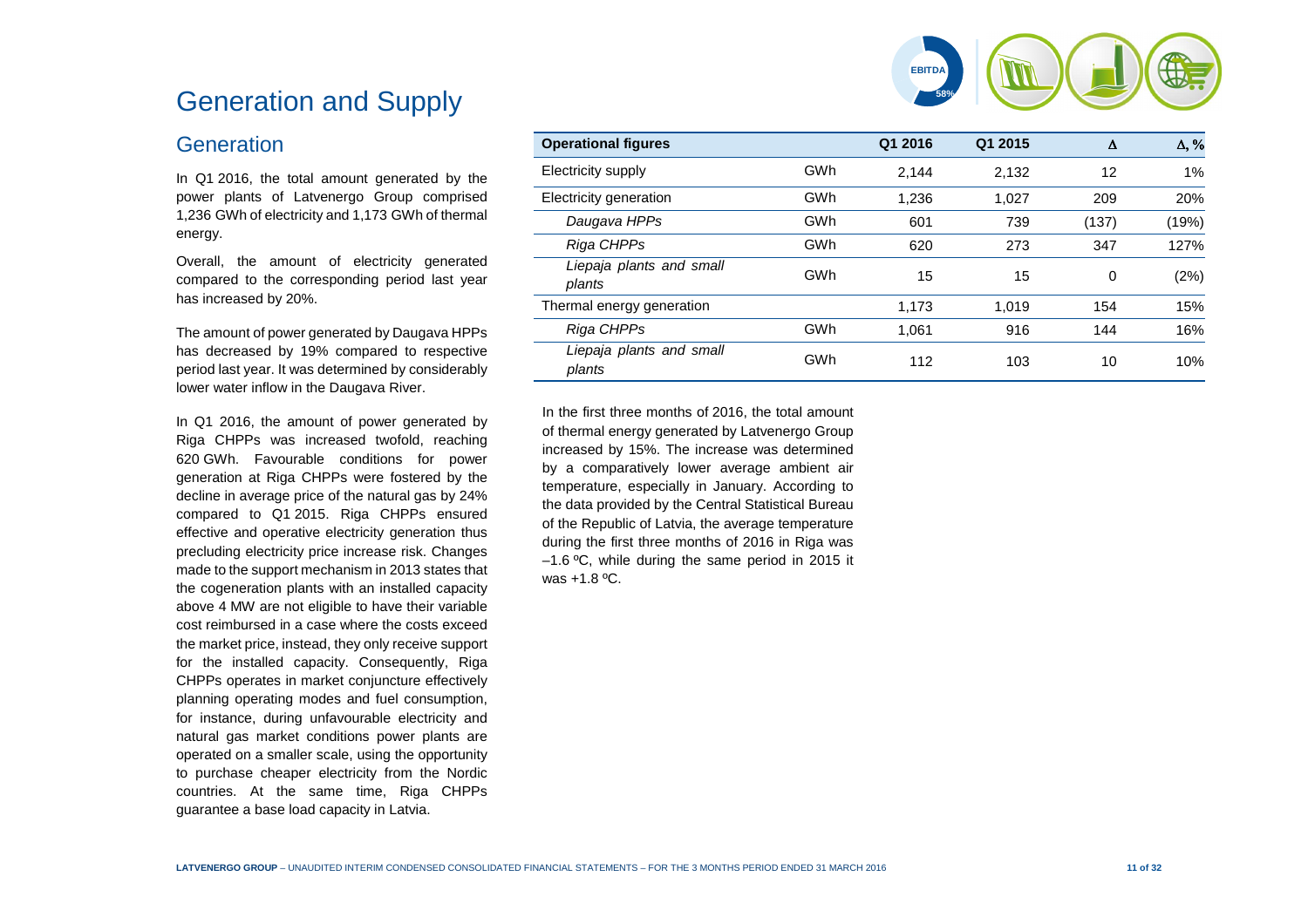

# Generation and Supply

# Mandatory procurement

As of 1 April 2014, according to the Electricity Market Law, the public trader functions are performed by Enerģijas publiskais tirgotājs AS (until 1 April 2014 – by Latvenergo AS).

Public trader functions comprise obligation to purchase electricity from generators, who have a granted rights to supply the generated electricity for the mandatory procurement under electricity purchase tariffs set by legislation, and to pay guaranteed fee for electrical capacity installed atcogeneration power plants.

### Mandatory procurement PSO fee remains at the previous level

Mandatory procurement expenditures<sup>2</sup> covered through a mandatory procurement PSO are fee charged to the end-users in Latvia. The mandatory procurement PSO fee is determined on the basis of the actual costs in the preceding yearand approved by the PUC. Mandatory procurement PSO fee changes enter into force on 1 April of the following year.

|                                                 |             | Q1 2016 | Q1 2015 | Λ     | $\Delta$ , % |
|-------------------------------------------------|-------------|---------|---------|-------|--------------|
| Mandatory procurement PSO fee income            | <b>MEUR</b> | 48.4    | 46.1    | 2.3   | 5%           |
| Mandatory procurement expenditures <sup>2</sup> | <b>MEUR</b> | 65.8    | 74.8    | (9,0) | (12%)        |
| Incl. cogeneration                              | <b>MEUR</b> | 39.2    | 44.3    | (5,1) | (11%)        |
| Incl. renewable energy resources                | <b>MEUR</b> | 26.5    | 30.3    | (3,8) | (13%)        |
| <b>Difference</b>                               | <b>MEUR</b> | (17.4)  | (28.7)  | 11,3  | (39%)        |

On 11 February 2016, the PUC approved the mandatory procurement PSO fee as of 1 April 2016 in the amount of EUR 2.679 cents/kWh, which remains at the same level since 1 April 2014. To limit the increase of mandatory procurement PSO fee, there is a State grant in the amount of EUR 78.9 million.

Revenues from SET, which was introduced on 1 January 2014, are used as a funding for the above mentioned State Budget programme. In the upcoming years, according to the law "On the medium-term budgetary framework for 2016, 2017 and 2018" additional funding is expected from Latvenergo AS dividends for the use of state capital.

In Q1 2016, mandatory procurement expenditures were EUR 65.8 million (Q1 2015: EUR 74.8 million). The major part of expenditure decrease is related to a lower price of the natural gas, through which there was a reduction in mandatory procurement expenses for cogeneration, biomass and biogas power plants.

In Q1 2016, the difference between PSO fee income and expenditures was EUR 17.4 million (Q1 2015: EUR 28.7 million), which will be covered by the mandatory procurement PSO fee income and the State earmarked grant for limiting the mandatory procurement PSO fee growth in subsequent periods. Government grant in the amount of EUR 59.2 million has been received after the reporting period, in April 2016.

 $2$  Mandatory procurement expenditures – costs of electricity purchased within the mandatory procurement and guaranteed fee for electrical capacity installed at power plants minus revenues from sale of purchased electricity on the Nord Pool exchange and plus the costs of mandatory procurement balancing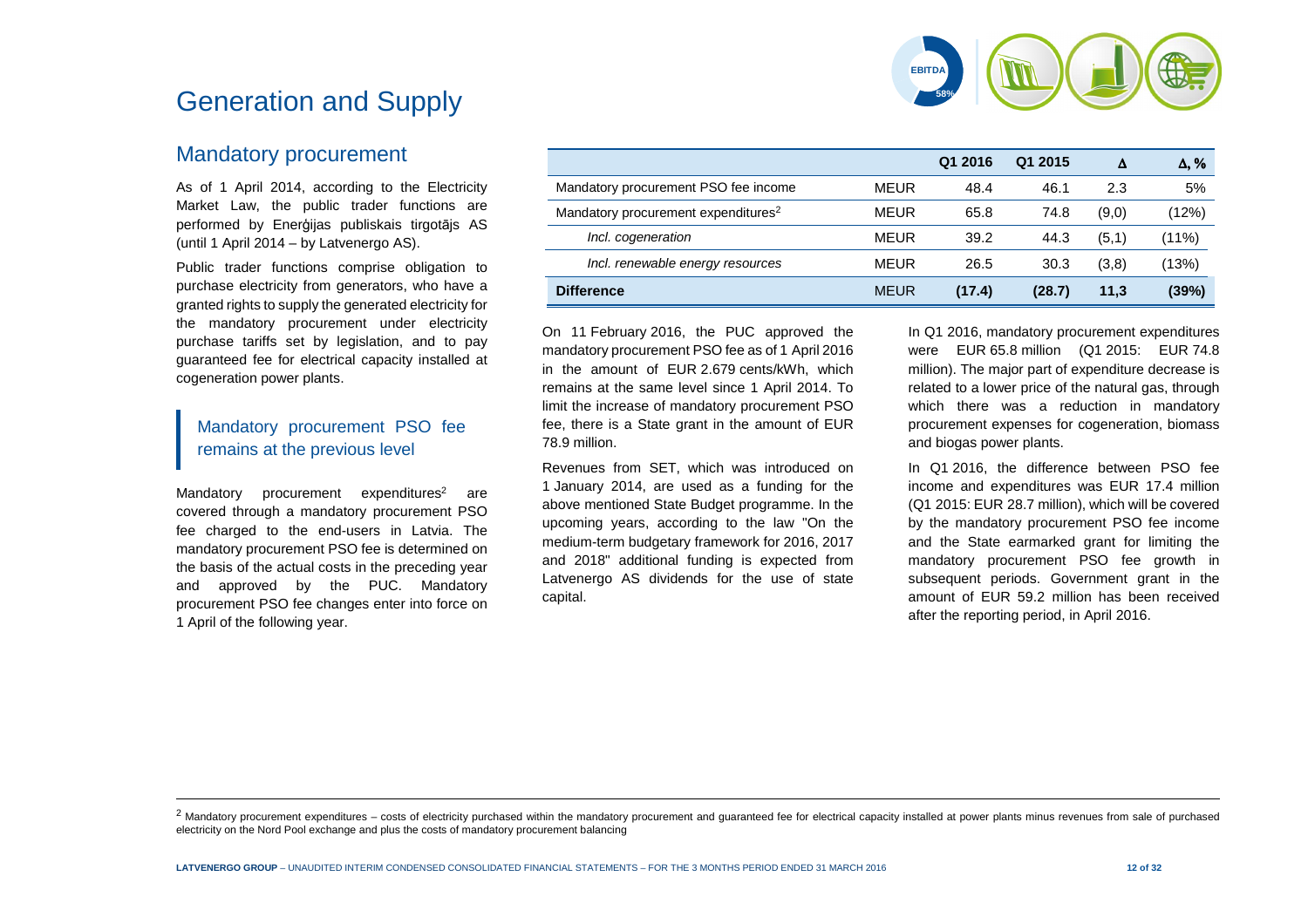

# **Distribution**

**Revenue** 28%

Revenue<br>
28%<br> **EBITDA**<br>
27%<br>
Assets<br>
36%

**Employees 61%**

The distribution segment is the second largest segment of Latvenergo Group both by revenue and assets. In Q1 2016, revenue of the segment increased by 6% compared to last year and reached EUR 79.6 million, EBITDA, on the other hand, increased by 4%, reaching EUR 26.6 million.

### Increased investments in distribution assets

In Q1 2016, results of the segment were positively impacted by the increase of distribution service revenue by EUR 4.1 million. Nonetheless, the results were negatively impacted by higher purchasing costs of electricity losses (EUR 1.9 million). These changes were determined by electricity revenue at a regulated tariff received at the beginning of 2015 that were recognized in 2014.

Current distribution service tariffs do not cover all the distribution service costs. PUC determines the distribution service tariff calculation methodology and approves the tariffs. The current distribution system tariffs are effective as of April 2011. After the reporting period ended, on 5 May 2016, PUC approved the rebalancing project of electricity distribution system services tariff submitted by Sadales tīkls AS, which is expected to come into force as of 1 August 2016.

| <b>Operational figures</b> |             | Q1 2016 | Q1 2015   | Δ      | $\Delta$ , % |
|----------------------------|-------------|---------|-----------|--------|--------------|
| Electricity distributed    | GWh         | 1,761   | $1,672^3$ | 89     | 5%           |
| SAIFI <sup>4</sup>         | number      | 0.62    | 0.65      | (0.03) | (5%)         |
| SAIDI <sup>5</sup>         | minutes     | 59      | 85        | (26)   | (31%)        |
| <b>Financial figures</b>   |             | Q1 2016 | Q1 2015   | Δ      | $\Delta$ , % |
| Revenue                    | <b>MEUR</b> | 79.6    | 75.3      | 4.3    | 6%           |
| <b>EBITDA</b>              | <b>MEUR</b> | 26.6    | 25.5      | 1.1    | 4%           |
| Assets                     | <b>MEUR</b> | 1,306.7 | 1,276.2   | 30.5   | 2%           |
| Investments                | <b>MEUR</b> | 20.1    | 18.3      | 1.7    | 9%           |

Investment in distribution assets in Q1 2016 has increased by 9% compared to the Q1 last year, and is EUR 20.1 million. Large-scale investments in modernisation of the network are scheduled also during the following years in order to increase the quality of network services and improve the technical parameters, as well as minimize the risk of network disorders caused by severe weather conditions.

 $3$  The volume of electricity distributed excludes 123 GWh; that amount corresponds to the regulated electricity tariff revenues received at the beginning of 2015 that were recognized in 2014

<sup>4</sup> SAIFI – System Average Interruption Frequency Index

<sup>5</sup> SAIDI – System Average Interruption Duration Index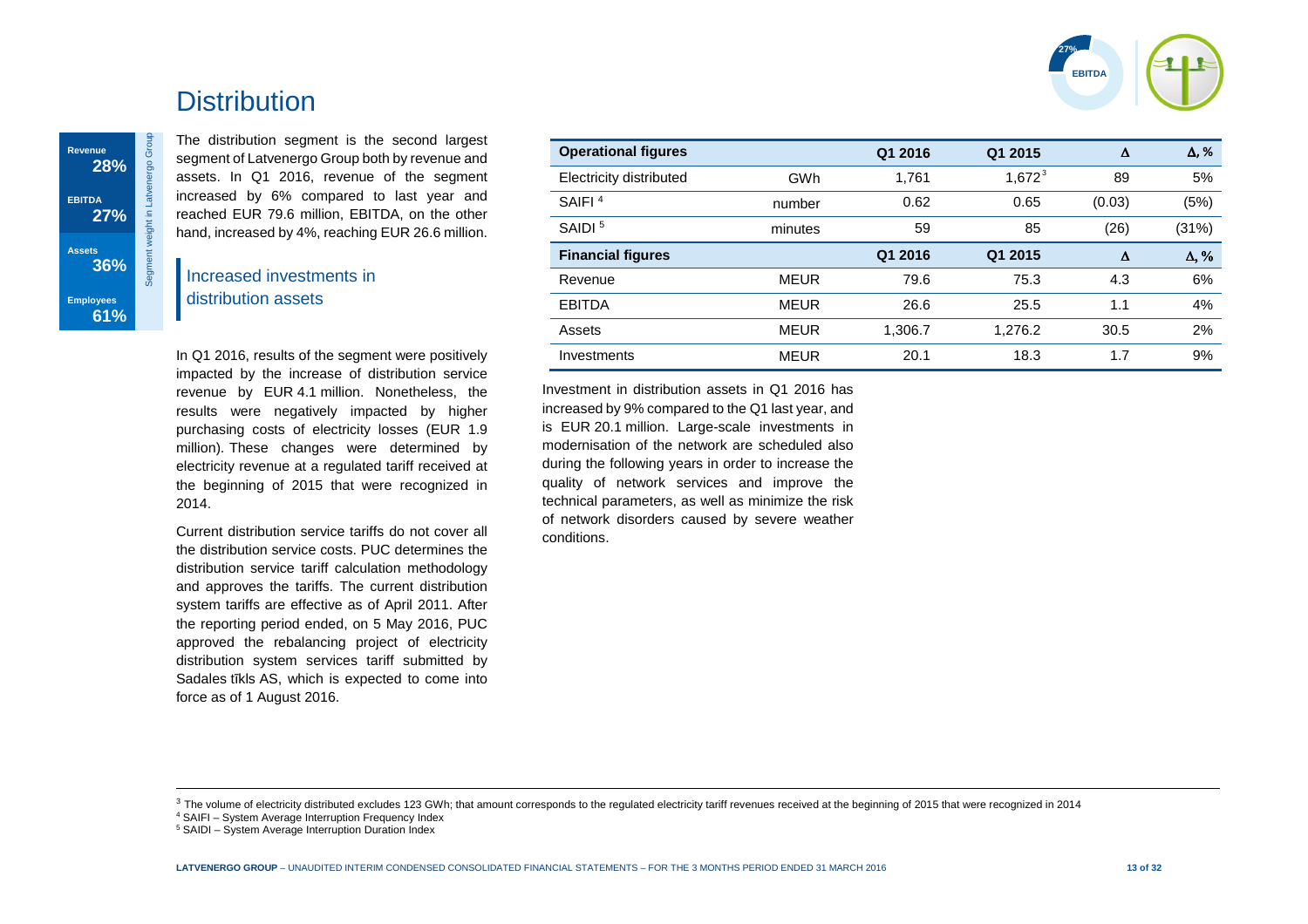

# Lease of Transmission System Assets



Gradual inclusion of regulatory asset revaluation reserve into the rent ensures increase in profitability

Revenue of the transmission system asset lease segment represents 4% of Latvenergo Group revenue. In Q1 2016, revenue of the segment increased by 4% reaching EUR 12.4 million, while EBITDA increased by 6% reaching EUR 12.0 million.

The increase in revenue and EBITDA is determined by inclusion of the value of transmission system asset revaluation reserve into the lease for Augstsprieguma tīkls AS.

In Q1 2016, the return on transmission system assets $6$  has increased up to  $4.8\%$  (Q1 2015: 3.8%).

Investment in transmission system assets during Q1 2016 was EUR 3.8 million, which is by EUR 2.3 million more than in the respective period last year.

| <b>Financial figures</b> |             | Q1 2016 | Q1 2015 |        | $\Delta, \%$ |
|--------------------------|-------------|---------|---------|--------|--------------|
| Revenue                  | <b>MEUR</b> | 12.4    | 11.9    | 0.5    | 4%           |
| <b>EBITDA</b>            | MEUR        | 12.0    | 11.3    | 0.7    | 6%           |
| Assets                   | <b>MEUR</b> | 434.8   | 455.8   | (21.1) | (5%)         |
| Investments              | <b>MEUR</b> | 3.8     | 1.5     | 2.3    | 149%         |

 $^6$  Return on segment assets – operating profit of the segment (12-months rolling) / average segment assets ((assets at the beginning of the 12 month period + assets at the end of the period) / 2)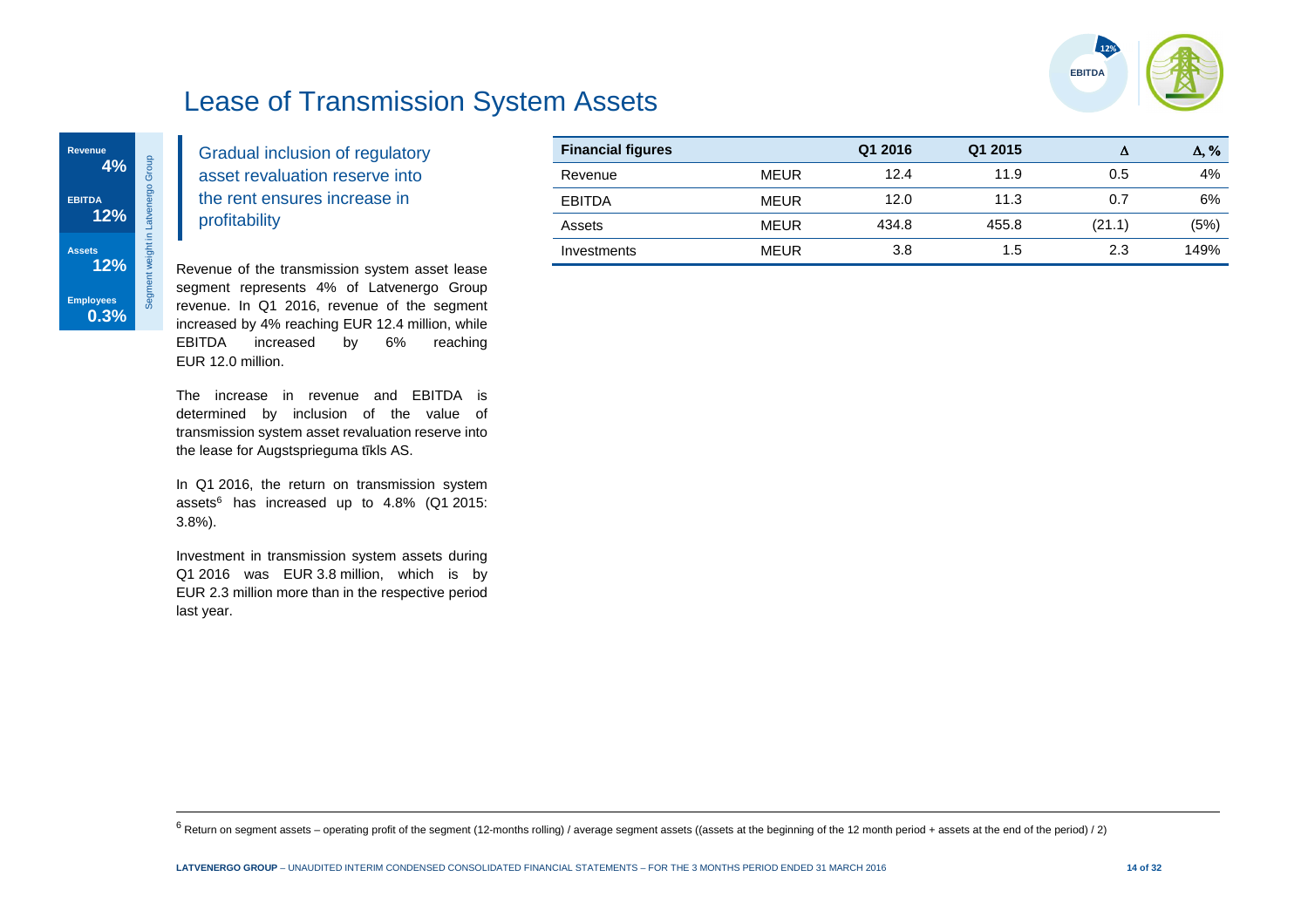# Investments

In the first three months of 2016, the total amountof investment was EUR 34.7 million, which is 40% higher than in the respective period in 2015. Increase in investments was mainly determined by implementation of Daugava HPPs hydropower unit reconstruction programme thereby contributing to environmentally friendly and environmental

### Daugava HPPs hydropower unit reconstruction continued

development projects. In Q1 2016, the amount invested in Daugava HPPs hydropower unit reconstruction was EUR 8.4 million.

To improve the quality of network service, technical parameters and safety of the operations, a significant amount is invested in the modernisation of power network. In Q1 2016, the amount invested in the networks represented 69% of the total investment in the reporting period.

#### **Investment projects:**

#### Daugava HPPs hydropower unit reconstruction programme (Daugava HPPs reconstruction)

Deeming environmentally safe, sustainable and competitive operations and effective water resource management as highly important, Latvenergo Group proceeds with gradual overhaul of eleven Daugava HPPs hydropower units that have not been overhauled yet. The programme is scheduled to be completed until 2022, with the estimated total reconstruction costs exceeding EUR 200 million. The completed workload within the contract reached EUR 59.9 million as of 31 March 2016. The reconstruction will provide for further 40-year operation of hydropower units.

#### Kurzeme Ring project

The implementation of Kurzeme Ring project is fostering an increase in power supply safety in Kurzeme region and Latvia as a whole, providing for an opportunity of a more effective use of the



Lithuania-Sweden marine cable NordBalt, allowing further integration of the Baltics into the Nordic electricity market.

The Kurzeme Ring project is scheduled for completion in 2019, and the total project construction costs are expected to constitute approximately EUR 220 million. The project has three stages. Investments in the first and second stage of the project comprised a total of EUR 95 million, of which approximately half was provided by the European Commission (EC). Contract with the EC Innovation and Networks Executive Agency provides 45% European Union (EU) co-funding of construction costs of the final stage Ventspils–Tume–R*ī*ga of the project.

#### Estonia – Latvia third power transmission network interconnection

The project bears a major significance to the future electricity transmission infrastructure of the whole Baltic region. The construction of the new 330 kV interconnection is scheduled for completion until the end of 2020 and the total construction costs ofthe project in Latvia are estimated at approximately EUR 100 million. The environmental impact assessment of the interconnection project is being carried out. The project is co-funded by the EU covering 65% of eligible costs.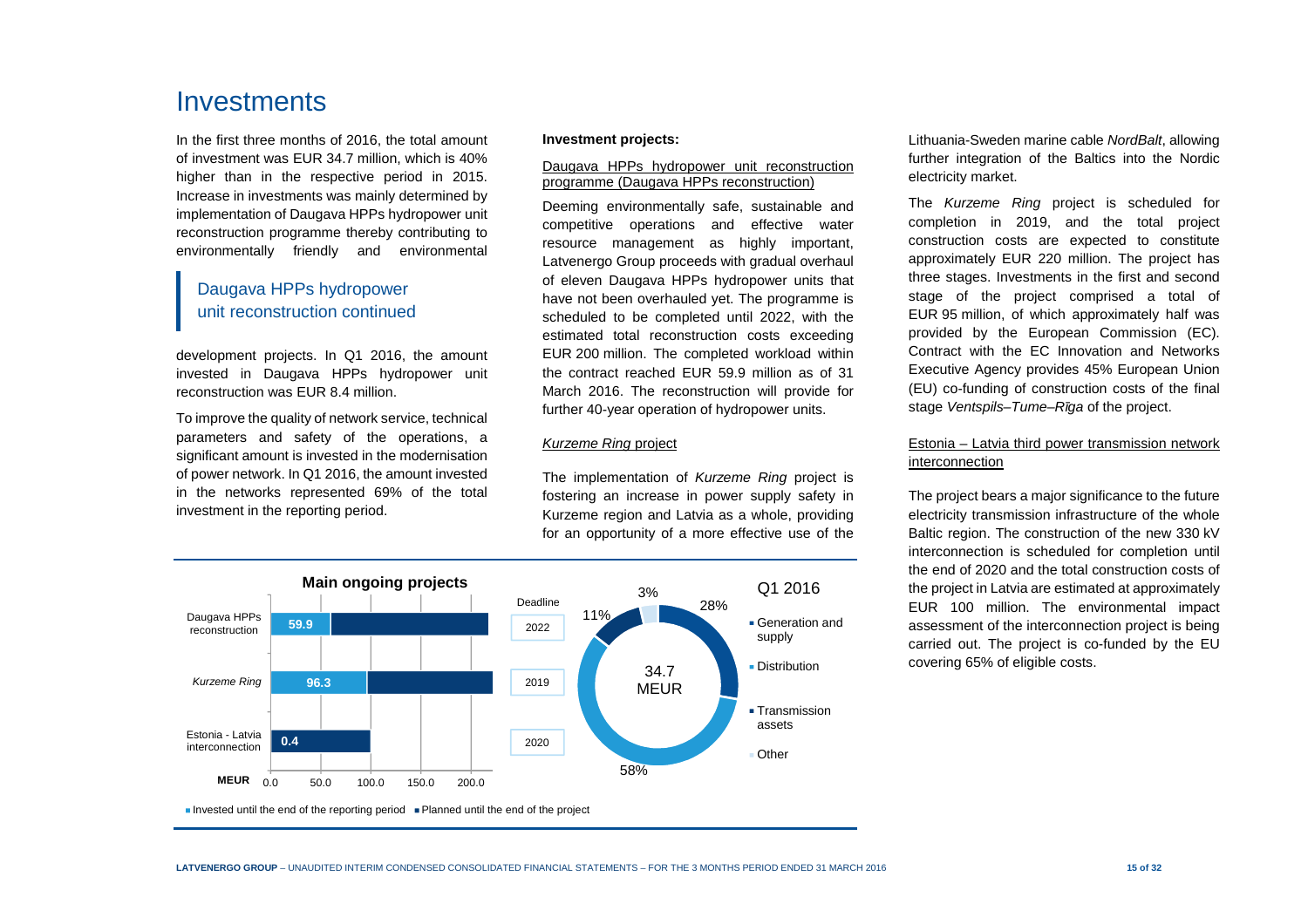# Funding and Liquidity

Latvenergo Group finances its investments from its own resources and external long-term borrowed funds, which are regularly and timely sourced in financial and capital markets. Timely planned sourcing of borrowings is also crucial in order to ensure loan refinancing risk management and debt repayment in due term. External borrowings are ensured to cover requirements at least for the following 12 months.

### Diversified sources of fund raising

As of 31 March 2016, the Group's borrowings are EUR 833.7 million (31 march 2015: EUR 839.3 million), comprising loans from commercial banks, international investment banks, and bonds of EUR 180 million, of which EUR 75 were issued as green bonds.

After the end of the reporting period, on 14 April 2016 Latvenergo AS issued green bonds in the amount of EUR 25 million, thus completing the second bond offering programme of EUR 100 million. At the end of the placement period the overall demand for *green* bonds was record high – it exceeded the offering amount 5.8 times. Moody's credit rating for the green bonds of Latvenergo AS is Baa2 (stable).



External funding sources in the long run have been purposefully diversified, thus creating a balance portion of lender categories in the total loan portfolio.

As of 31 March 2016, all borrowings are denominated in the Euro currency. The weighted average repayment period was 4.2 years, and it remained at the same level as a year ago. Nearly all borrowings from financial institutions had a variable interest rate, comprising 3, 6 to 12 month EURIBOR and a margin. Taking into account the effect of interest rate swaps and bonds with fixed interest rate, 52% of the borrowings had a fixed interest rate with an average period of 2.3 years as of 31 March 2016. The effective weighted average interest rate (with interest rate swaps) was 2.0% (31 March 2015: 2.5%). Sufficient coverage of debt service requirements – the interest coverage ratio<sup>7</sup> – has been ensured, and it was 6.5.

As of 31 March 2016, the net borrowings of Latvenergo Group have not changed significantly and are EUR 657.7 million (EUR 688.6 million), while the net debt/EBITDA ratio was 2.1 (2.8).

Latvenergo Group maintains sufficient liquidity reserves in order to implement the investment programme and fulfil its commitments according to the debt repayment schedule. As of 31 March 2016, the liquid assets (cash and short term deposits up to 3 months) of Latvenergo Group reached EUR 176.0 million (EUR 150.7 million), while the current ratio<sup>8</sup> was 2.3 (1.7). In Q1 2016, all the binding financial covenants set in Latvenergo Group loan agreements have been met.

On 12 February 2016 Moody's Investors Service reconfirmed Latvenergo AS credit rating of Baa2 with stable outlook

 $^7$  Interest coverage ratio: (net cash flow from operating activities (12-month rolling) – changes in working capital + interest expense (12-month rolling)) / interest expense (12-month rolling)

<sup>8</sup> Current ratio: current assets / current liabilities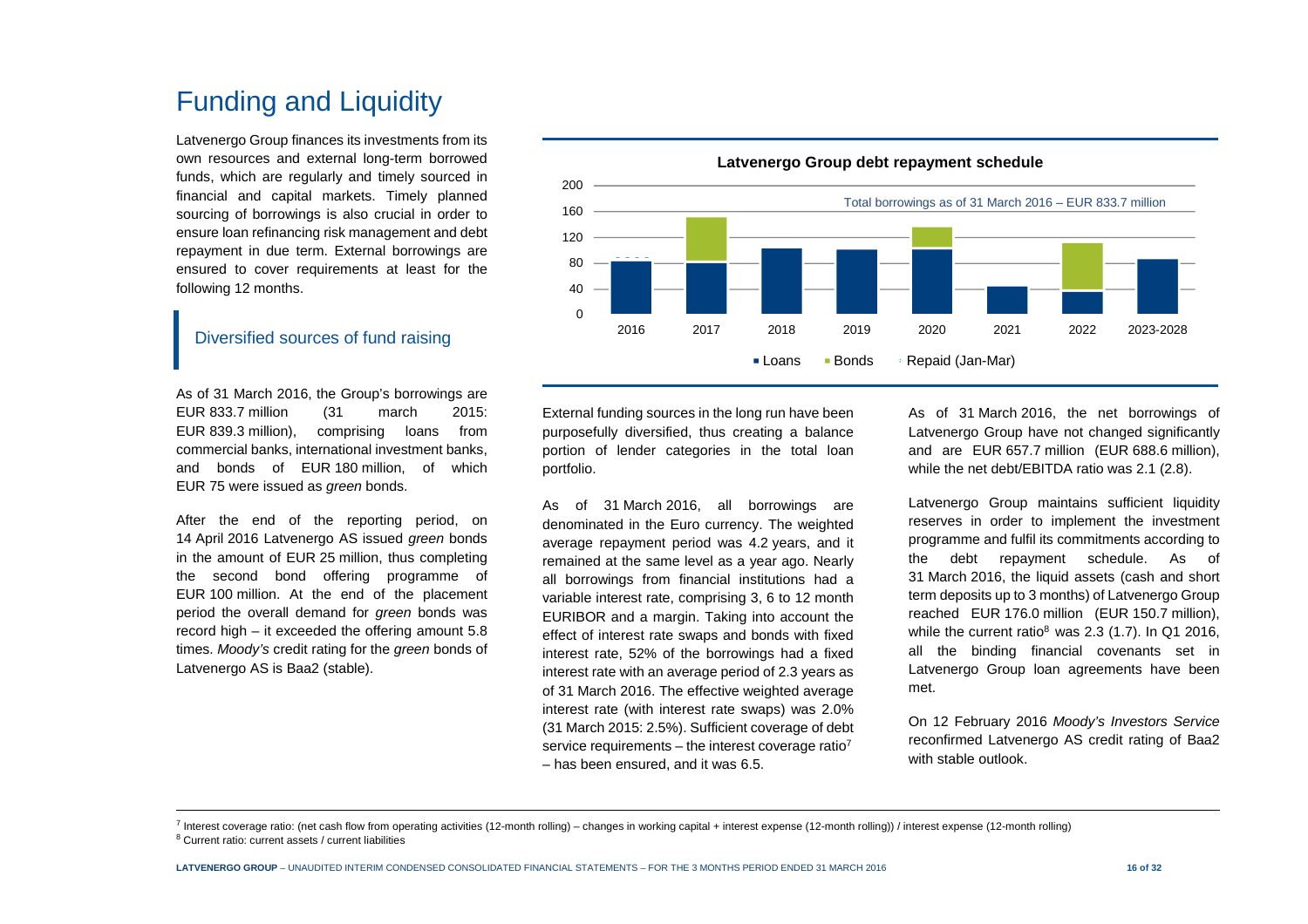# Statement of Management Responsibility

Based on the information available to the Management Board of Latvenergo AS the Latvenergo Unaudited Interim Condensed Consolidated Financial Statements for the 3 months period ended 31 March 2016, including the Management Report (have been prepared in accordance with International Financial Reporting Standards that are approved by the European Union), in all material aspects give a true and fair view of assets, liabilities, financial position and profit and loss of Latvenergo Group.

The Latvenergo Unaudited Interim Condensed Consolidated Financial Statements for the 3 months period ended 31 March 2016 are approved by the Management Board of Latvenergo AS on 24 May 2016.

The Management Board of Latvenergo AS:

Āris Žīgurs Chairman of the Board

Guntars Baļčūns Member of the Board

Uldis Bariss Member of the Board

Māris Kuņickis Member of the Board

Guntis Stafeckis Member of the Board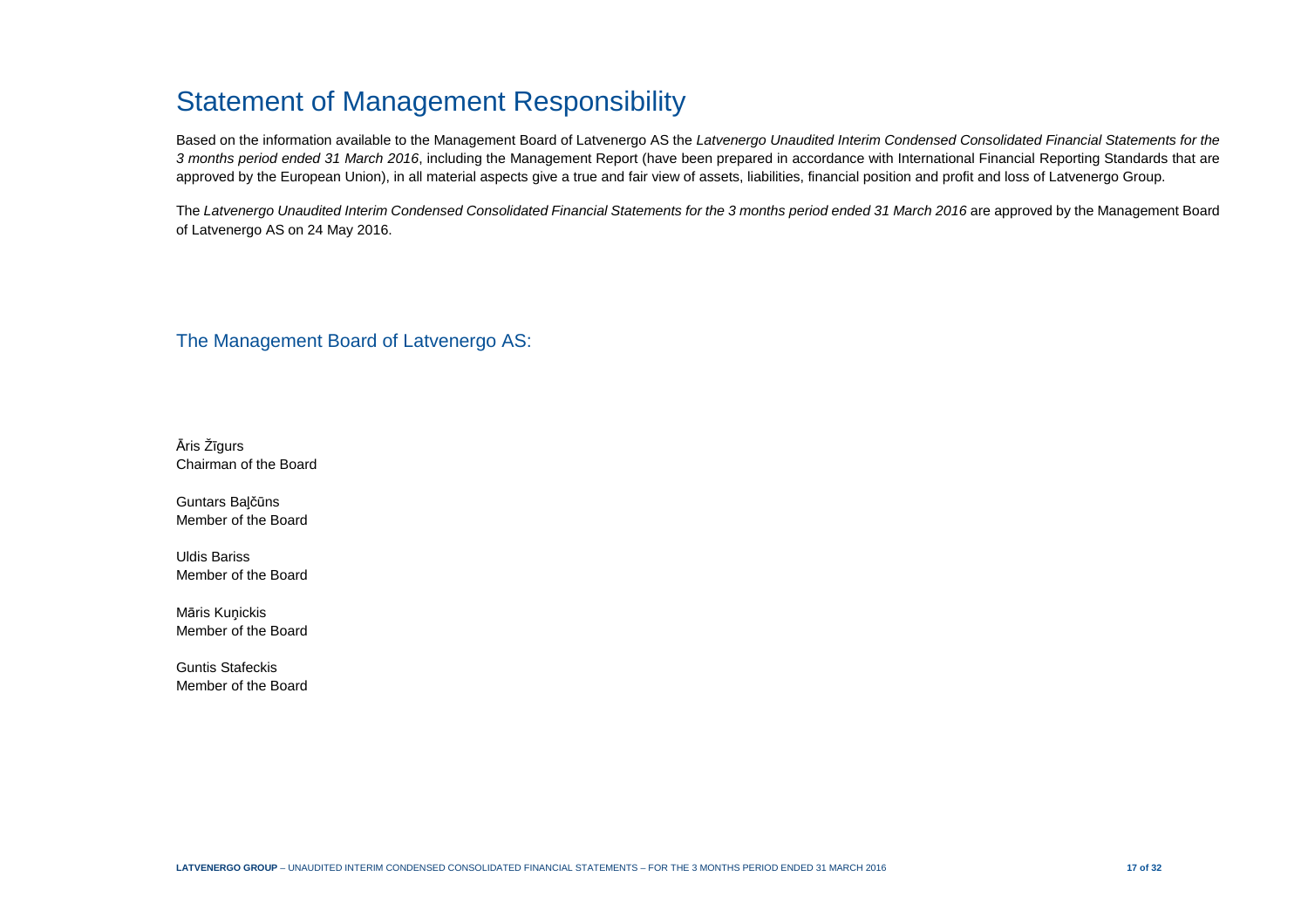# Abbreviations

| Daugava HPPs - | Daugava hydropower plants                   |
|----------------|---------------------------------------------|
| $EC -$         | European Commission                         |
| $EU -$         | European Union                              |
| PSO fee -      | public service obligation fee               |
| PUC -          | <b>Public Utilities Commission</b>          |
| Riga CHPPs -   | Riga combined heat and power plants         |
| SAIDI -        | System Average Interruption Duration Index  |
| SAIFI-         | System Average Interruption Frequency Index |
| SET-           | Subsidised Energy Tax                       |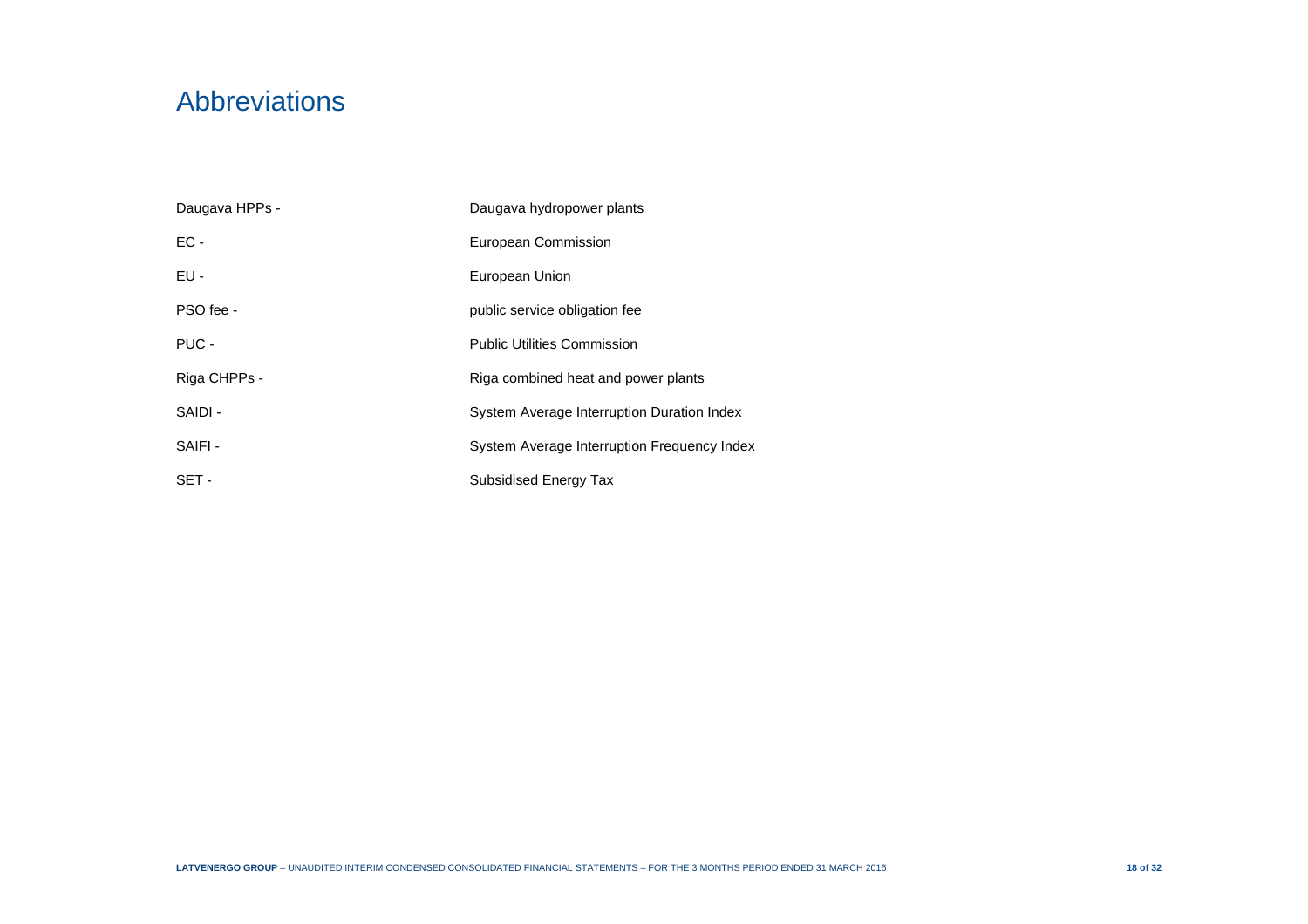# Unaudited Interim Condensed Consolidated Financial Statements

# Consolidated Statement of Profit or Loss

For the 3 months ended 31 March 2016

|                                                                                                  | <b>Notes</b> | 01/01-31/03/2016 | 01/01-31/03/2015 |
|--------------------------------------------------------------------------------------------------|--------------|------------------|------------------|
|                                                                                                  |              | <b>EUR'000</b>   | <b>EUR'000</b>   |
|                                                                                                  |              |                  |                  |
| Revenue                                                                                          | 5            | 263,533          | 259,506          |
| Other income                                                                                     |              | .566             | 1,199            |
| Raw materials and consumables used                                                               |              | (125, 182)       | (127, 615)       |
| Personnel expenses                                                                               |              | (24, 456)        | (22, 578)        |
| Depreciation, amortisation and impairment of intangible assets and property, plant and equipment |              | (52, 459)        | (43, 702)        |
| Other operating expenses                                                                         |              | (15, 315)        | (15,698)         |
| <b>Operating profit</b>                                                                          |              | 47,687           | 51,112           |
| Finance income                                                                                   |              | 654              | 694              |
| Finance costs                                                                                    |              | (3,756)          | (4,959)          |
| <b>Profit before tax</b>                                                                         |              | 44,585           | 46,847           |
| Income tax                                                                                       |              | (6,023)          | (7, 591)         |
| Profit for the period                                                                            |              | 38,562           | 39,256           |

# Consolidated Statement of Comprehensive Income

For the 3 months ended 31 March 2016

|                                                                                                         | 01/01-31/03/2016 | 01/01-31/03/2015 |
|---------------------------------------------------------------------------------------------------------|------------------|------------------|
|                                                                                                         | EUR'000          | EUR'000          |
| Profit for the period                                                                                   | 38.562           | 39,256           |
| Other comprehensive loss to be reclassified to profit or loss in subsequent periods (net of tax):       |                  |                  |
| - losses from change in hedge reserve                                                                   | 1,941            | (648)            |
| Net other comprehensive loss to be reclassified to profit or loss in subsequent periods                 | (1,941)          | (648)            |
| Other comprehensive income not to be reclassified to profit or loss in subsequent periods (net of tax): |                  |                  |
| - gains on revaluation of property, plant and equipment                                                 | 27               |                  |
| Net other comprehensive income not to be reclassified to profit or loss in subsequent periods           | 27               |                  |
|                                                                                                         |                  |                  |
| Total other comprehensive loss for the period, net of tax                                               | (1,914)          | (648)            |
| Total comprehensive income for the period                                                               | 36,648           | 38,608           |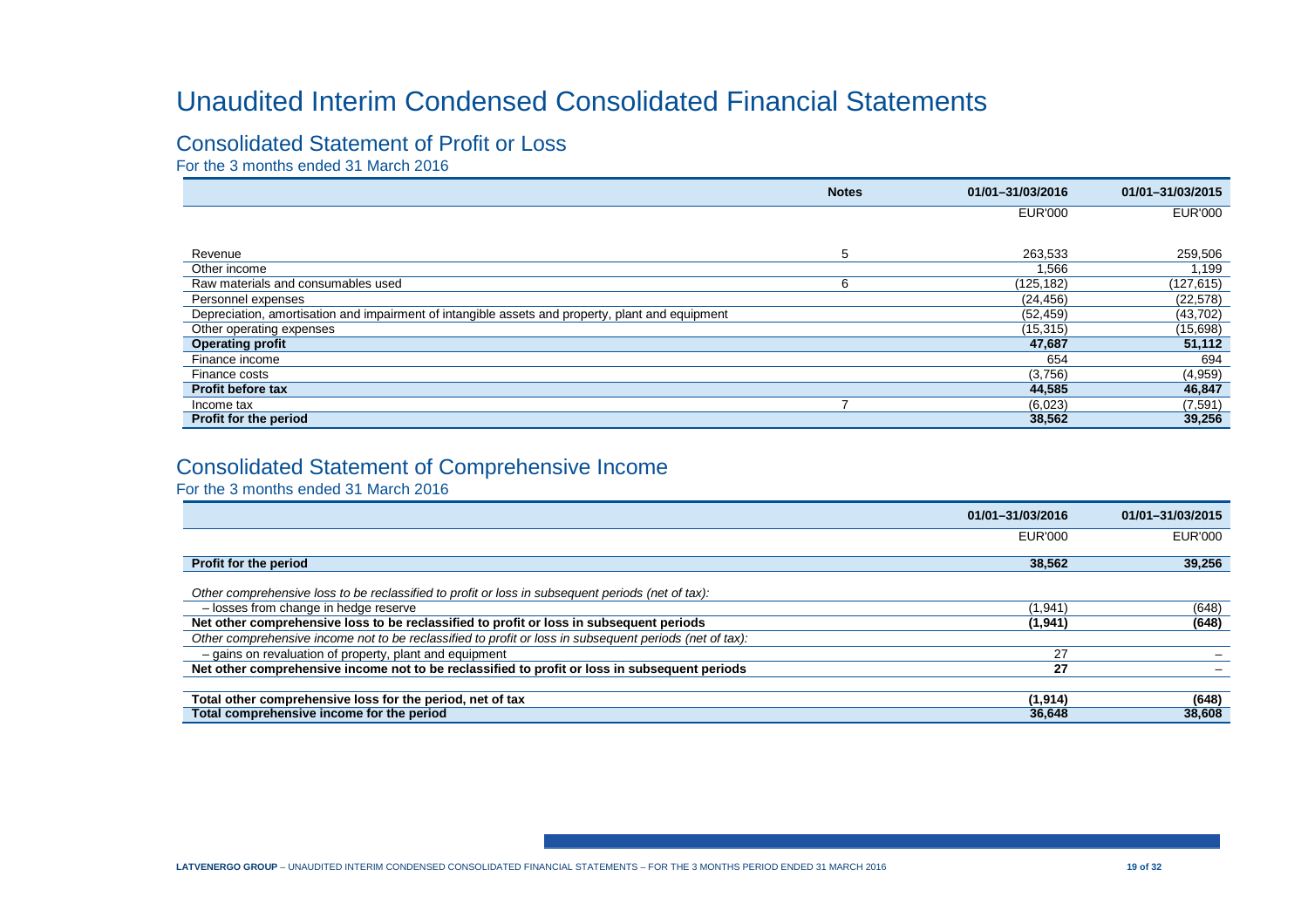# Consolidated Statement of Financial Position

|                                                              | <b>Notes</b> | 31/03/2016         | 31/12/2015     |
|--------------------------------------------------------------|--------------|--------------------|----------------|
|                                                              |              | <b>EUR'000</b>     | <b>EUR'000</b> |
| <b>ASSETS</b>                                                |              |                    |                |
| <b>Non-current assets</b>                                    |              |                    |                |
| Intangible assets and property, plant and equipment          | 8            | 3,072,843          | 3,090,661      |
| Investment property                                          |              | 739                | 696            |
| Non-current financial investments                            |              | 41                 | 41             |
| Investments in held-to-maturity financial assets             |              | 17,071             | 20,609         |
| Other non-current receivables                                |              | 1.711              | 1.712          |
| <b>Total non-current assets</b>                              |              | 3,092,405          | 3,113,719      |
|                                                              |              |                    |                |
| <b>Current assets</b>                                        |              |                    |                |
| Inventories                                                  | 9            | 23,409             | 24,791         |
| Trade receivables and other receivables                      | 10           | 304.358            | 266,460        |
| Investments in held-to-maturity financial assets             |              | 11,382             | 7,859          |
| Cash and cash equivalents                                    | 11           | 175,979            | 104,543        |
| <b>Total current assets</b>                                  |              | 515,128            | 403,653        |
| <b>TOTAL ASSETS</b>                                          |              | 3,607,533          | 3,517,372      |
|                                                              |              |                    |                |
| <b>EQUITY</b>                                                |              |                    |                |
| Share capital                                                |              | 1,288,531          | 1,288,531      |
| Reserves                                                     |              | 667.504            | 669.596        |
| Retained earnings                                            |              | 169,345            | 131,662        |
| Equity attributable to equity holders of the Parent Company  |              | 2,125,380          | 2,089,789      |
| Non-controlling interests                                    |              | 7.970              | 6,913          |
| <b>Total equity</b>                                          |              | 2,133,350          | 2,096,702      |
|                                                              |              |                    |                |
| <b>LIABILITIES</b>                                           |              |                    |                |
| <b>Non-current liabilities</b>                               | 12           |                    |                |
| <b>Borrowings</b><br>Deferred income tax liabilities         |              | 749,416<br>272.576 | 714,291        |
|                                                              |              |                    | 273.987        |
| Provisions<br>Derivative financial instruments               |              | 16,197             | 15,984         |
|                                                              |              | 10,539             | 8,291          |
| Other liabilities and deferred income                        |              | 198,647            | 196,386        |
| <b>Total non-current liabilities</b>                         |              | 1.247.375          | 1.208.939      |
|                                                              |              |                    |                |
| <b>Current liabilities</b>                                   |              |                    |                |
| Trade and other payables                                     |              | 132,243            | 121,256        |
| <b>Borrowings</b><br>Derivative financial instruments        | 12           | 84,235             | 83,192         |
|                                                              |              | 10,330             | 7,283          |
| <b>Total current liabilities</b><br><b>Total liabilities</b> |              | 226,808            | 211,731        |
|                                                              |              | 1,474,183          | 1,420,670      |
| <b>TOTAL EQUITY AND LIABILITIES</b>                          |              | 3,607,533          | 3,517,372      |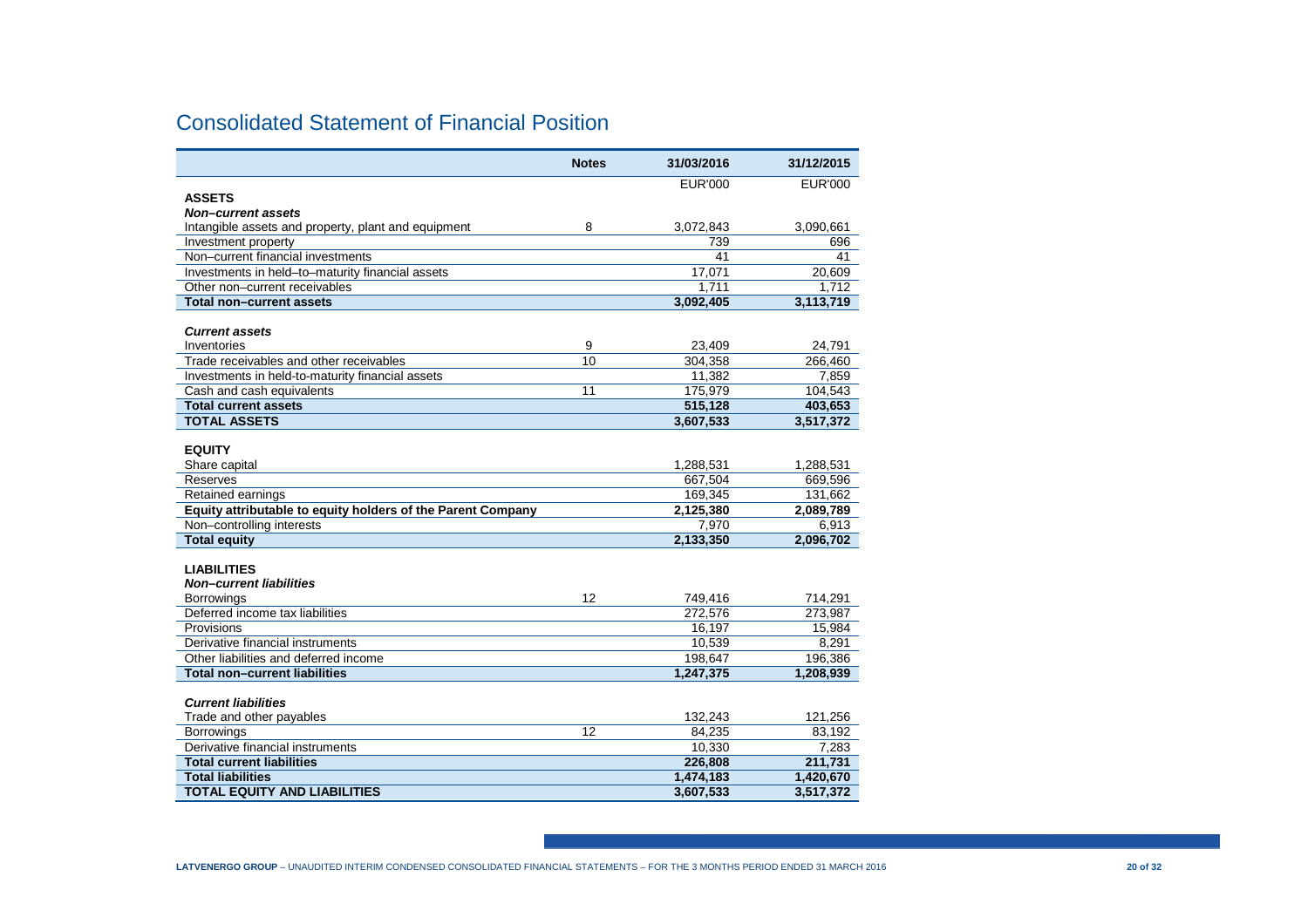# Consolidated Statement of Changes in Equity

|                                                    | Attributable to equity shareholders of the Parent Company |                              |                             |                | Non-controlling          |                |
|----------------------------------------------------|-----------------------------------------------------------|------------------------------|-----------------------------|----------------|--------------------------|----------------|
|                                                    | <b>Share capital</b>                                      | <b>Reserves</b>              | <b>Retained</b><br>earnings | <b>Total</b>   | interests                | <b>TOTAL</b>   |
|                                                    | <b>EUR'000</b>                                            | EUR'000                      | <b>EUR'000</b>              | <b>EUR'000</b> | EUR'000                  | <b>EUR'000</b> |
|                                                    |                                                           |                              |                             |                |                          |                |
| As of 31 December 2014                             | 1,288,446                                                 | 645,829                      | 79,995                      | 2,014,270      | 6,531                    | 2,020,801      |
| Increase in share capital                          | 85                                                        |                              |                             | 85             |                          | 85             |
| Dividends for 2014                                 | $\overline{\phantom{0}}$                                  | -                            | (31, 479)                   | (31, 479)      | (1, 148)                 | (32, 627)      |
| Total contributions and profit distributions       |                                                           |                              |                             |                |                          |                |
| recognised directly in equity                      | 85                                                        | $\qquad \qquad \blacksquare$ | (31, 479)                   | (31, 394)      | (1, 148)                 | (32,542)       |
|                                                    |                                                           |                              |                             |                |                          |                |
| Profit for the year                                |                                                           |                              | 83,509                      | 83,509         | 1,530                    | 85.039         |
| Other comprehensive income / (loss)                | $\overline{\phantom{0}}$                                  | 23,767                       | (363)                       | 23,404         |                          | 23,404         |
| Total comprehensive income                         |                                                           | 23,767                       | 83,146                      | 106,913        | 1,530                    | 108,443        |
| As of 31 December 2015                             | 1,288,531                                                 | 669,596                      | 131,662                     | 2,089,789      | 6,913                    | 2,096,702      |
|                                                    |                                                           |                              |                             |                |                          |                |
| As of 31 December 2014                             | 1,288,446                                                 | 645,829                      | 79,995                      | 2,014,270      | 6,531                    | 2,020,801      |
| Profit for the period                              | $\overline{\phantom{0}}$                                  |                              | 38,179                      | 38,179         | 1.077                    | 39,256         |
| Other comprehensive loss for the period            | $\overline{\phantom{0}}$                                  | (648)                        |                             | (648)          |                          | (648)          |
| Total comprehensive (loss) / income for the period |                                                           | (648)                        | 38,179                      | 37,531         | 1,077                    | 38,608         |
| As of 31 March 2015                                | 1,288,446                                                 | 645.181                      | 118,174                     | 2.051.801      | 7.608                    | 2,059,409      |
|                                                    |                                                           |                              |                             |                |                          |                |
| As of 31 December 2015                             | 1,288,531                                                 | 669.596                      | 131,662                     | 2,089,789      | 6,913                    | 2,096,702      |
| Profit for the period                              |                                                           |                              | 37.505                      | 37.505         | 1,057                    | 38,562         |
| Other comprehensive (loss) / income for the period |                                                           | (2,092)                      | 178                         | (1, 914)       | $\overline{\phantom{0}}$ | (1, 914)       |
| Total comprehensive (loss) / income for the period |                                                           | (2,092)                      | 37,683                      | 35,591         | 1,057                    | 36,648         |
| As of 31 March 2016                                | 1,288,531                                                 | 667,504                      | 169,345                     | 2,125,380      | 7,970                    | 2,133,350      |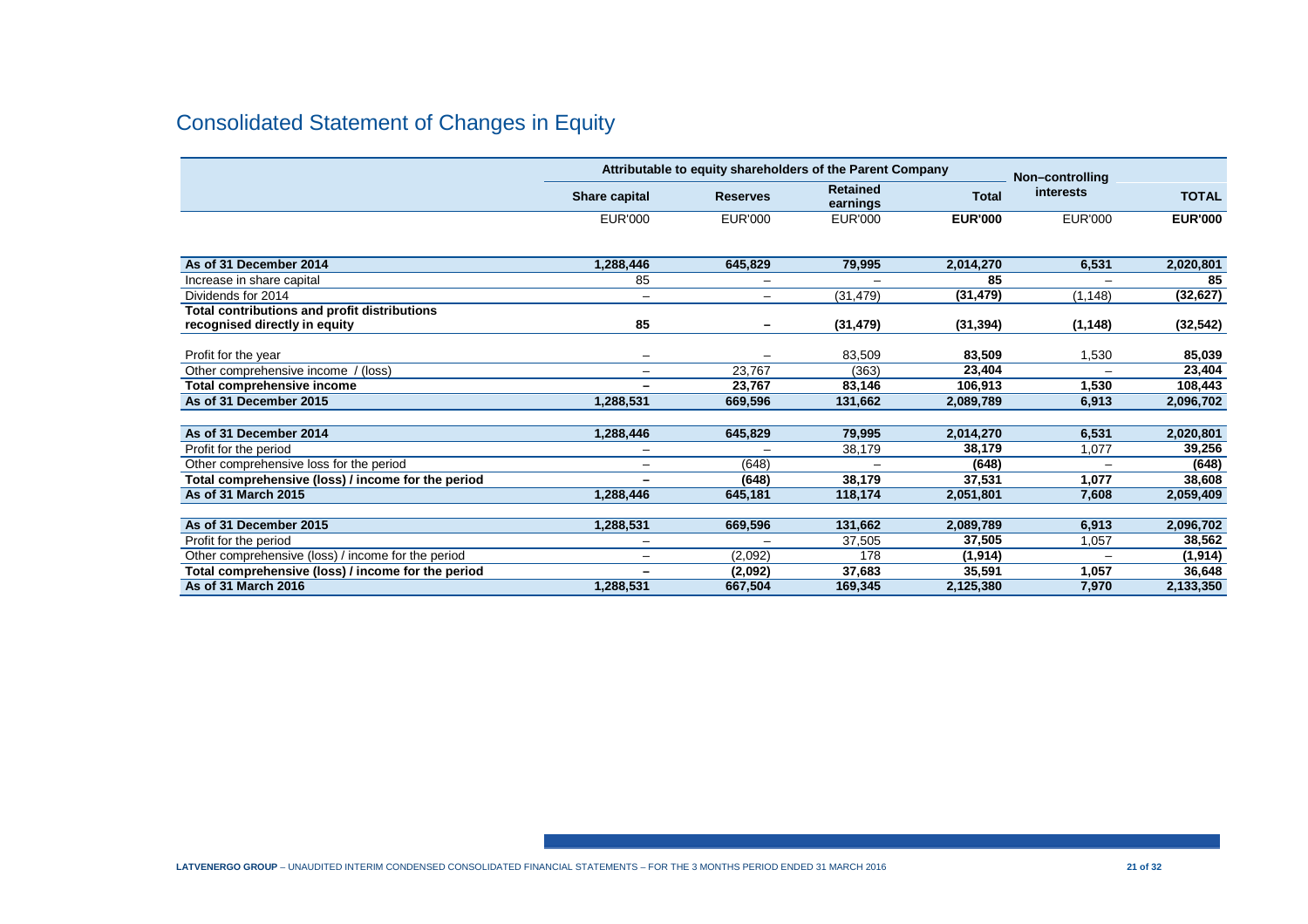#### Consolidated Statement of Cash Flows **For the 3 months ended 31 March 2016**

|                                                                     | <b>Notes</b> | 01/01-31/03/2016 | 01/01-31/03/2015 |
|---------------------------------------------------------------------|--------------|------------------|------------------|
|                                                                     |              | <b>EUR'000</b>   | <b>EUR'000</b>   |
|                                                                     |              |                  |                  |
| Cash flows from operating activities<br>Profit before tax           |              | 44.585           | 46.847           |
| <b>Adjustments:</b>                                                 |              |                  |                  |
| - Amortisation, depreciation and impairment of non-current assets   |              | 52,993           | 43,702           |
| - Net financial adiustments                                         |              | 6.809            | 5.679            |
| - Other adjustments                                                 |              | 150              | (983)            |
| Operating profit before working capital adjustments                 |              | 104.537          | 95.245           |
| Increase in current assets                                          |              | (37, 353)        | (31, 267)        |
| Increase / (decrease) in trade and other payables                   |              | 4.157            | (12, 529)        |
| Cash generated from operating activities                            |              | 71,341           | 51,449           |
| Interest paid                                                       |              | (850)            | (606)            |
| Interest received                                                   |              | 1.171            | 415              |
| Corporate income tax and real estate tax paid                       |              | (686)            | (1, 104)         |
| Net cash flows from operating activities                            |              | 70.976           | 50.154           |
|                                                                     |              |                  |                  |
| Cash flows from investing activities                                |              |                  |                  |
| Purchase of intangible assets and property, plant and equipment     |              | (33, 148)        | (29, 651)        |
| Proceeds on financing from European Union funds and other financing |              |                  | 149              |
| Proceeds from redemption of held-to-maturity assets                 |              | 19               | 15               |
| Net cash flows used in investing activities                         |              | (33, 129)        | (29, 487)        |
|                                                                     |              |                  |                  |
| Cash flows from financing activities                                |              |                  |                  |
| Proceeds on borrowings from financial institutions                  | 12           | 40,000           | 30,862           |
| Repayment of borrowings                                             | 12           | (6, 411)         | (21, 884)        |
| Net cash flows generated from financing activities                  |              | 33,589           | 8,978            |
|                                                                     |              |                  |                  |
| Net increase in cash and cash equivalents                           |              | 71,436           | 29.645           |
| Cash and cash equivalents at the beginning of the period            | 11           | 104.543          | 91.747           |
| Cash and cash equivalents at the end of the period                  | 11           | 175,979          | 121,392*         |

\* received government grant for mandatory procurement public service obligation costs compensation in the amount of EUR 29,264 thousand has not be included in cash and cash equivalents<br>as of 31 March 2015 because it was de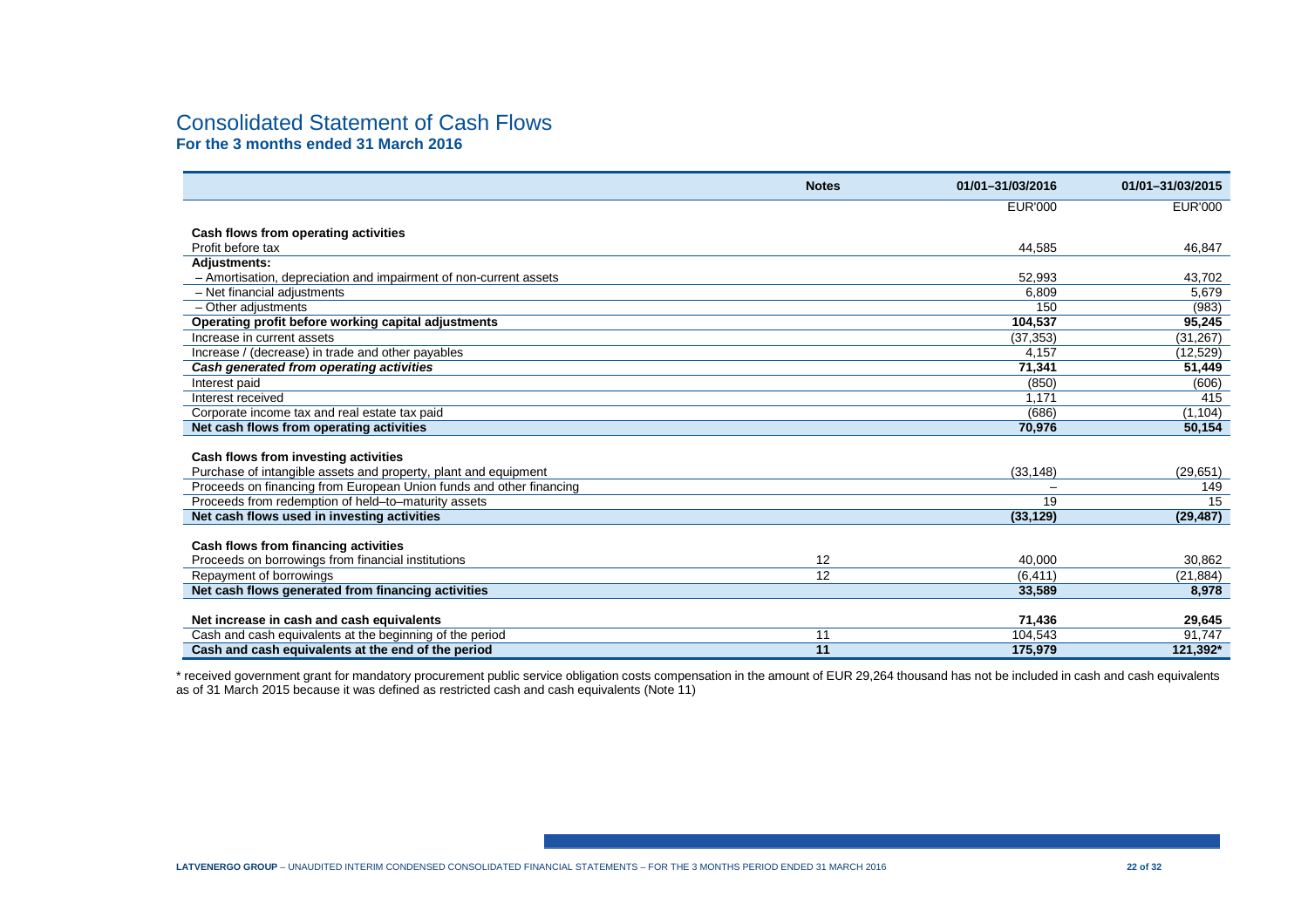### 1. Corporate Information

All shares of public limited company Latvenergo or Latvenergo AS (hereinafter – the Parent Company) are owned by the Republic of Latvia and are held by the Ministry of Economics of the Republic of Latvia. The registered address of Latvenergo AS is 12 Pulkveža Brieža Street, Riga, Latvia, LV–1230. According to the Energy Law of the Republic of Latvia, Latvenergo AS is designated as a national economy object of State importance and, therefore, is not subject to privatisation.

Public limited company Latvenergo is power supply utility engaged in electricity and thermal energy generation, as well as supply of electricity. Latvenergo AS is one of the largest corporate entities in the Baltics.

Latvenergo AS heads the Latvenergo Group (hereinafter – the Group) that includes following subsidiaries:

- Sadales tīkls AS (since 18 September 2006) with 100 % interest held;
- Elektrum Eesti OÜ (since 27 June 2007) and its subsidiary Elektrum Latvija SIA (since 18 September 2012) with 100% interest held;
- Elektrum Lietuva UAB (since 7 January 2008) with 100 % interest held;
- Latvijas elektriskie tīkli AS (since 10 February 2011) with 100 % interest held;
- Enerģijas publiskais tirgotājs AS (since 25 February 2014) with 100 % interest held;
- Liepājas enerģija SIA (since 6 July 2005) with 51% interest held.

Latvenergo AS and its subsidiaries Sadales tīkls AS, Latvijas elektriskie tīkli AS and Enerģijas publiskais tirgotājs AS are also shareholders with 48.15% interest held in Pirmais Slēgtais Pensiju Fonds AS that manages a defined–contribution corporate pension plan in Latvia.

Latvenergo Consolidated Annual Report 2015 has been approved on 5 May 2016 by the Latvenergo AS Shareholders' meeting (see on Latvenergo AS web page section "Investors" http://www.latvenergo.lv/eng/investors/reports/).

The Unaudited Interim Condensed Consolidated Financial Statements for the 3 month period ending 31 March 2016 include the financial information in respect of the Latvenergo AS and all of its subsidiaries for the 3 months period starting on 1 January 2016 and ending on 31 March 2016 and comparative information for the 3 month period ending 31 March 2015.

The Unaudited Interim Condensed Consolidated Financial Statements for the 3 month period ending 31 March 2016 were authorised by the Latvenergo AS Management Board on 24 May 2016.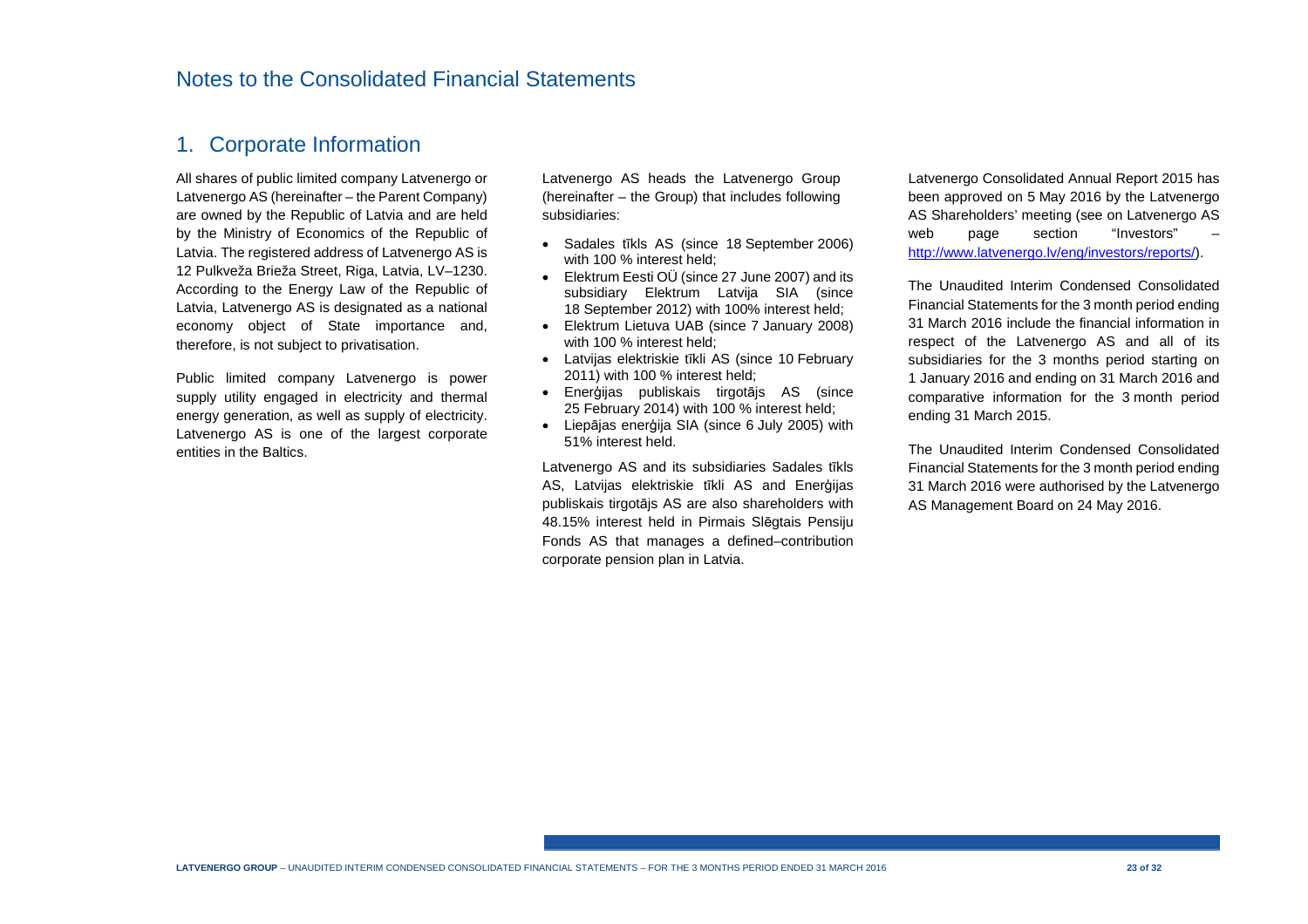### 2. Summary of Most Significant Accounting Policies

These Consolidated Unaudited Interim Condensed Financial Statements are prepared in accordance with the International Financial Reporting Standards (IFRS) as adopted for use in the European Union and principal accounting policies applied to these financial statements were identical to those used in the Consolidated Financial Statements for the 2015 financial year. These policies have been consistently applied to all reporting periods presented, unless otherwise stated. Where it is necessary, comparatives are reclassified.

New or revised IFRS and amendments to International Financial Reporting Interpretations Committee interpretations (IFRIC) that became mandatory for the Group from 1 January 2016 did not have any impact to the significant Group's accounting policies and these Consolidated Interim Condensed Financial Statements.

The Condensed Consolidated Financial Statements are prepared under the historical cost convention, except for some financial assets and liabilities (including derivative financial instruments) measured at fair value through profit

 or loss and for the revaluation of property, plantand equipment carried at revalued amounts to other comprehensive income as disclosed in accounting policies presented in the Latvenergo Consolidated Annual Report 2015.

Condensed Consolidated Financial Statements had been prepared in euros (EUR) currency and all amounts shown in these Condensed Consolidated Financial Statements are presented in thousands of EUR.

### 3. Financial Risk Management

#### 3.1. Financial Risk Factors

The Group's activities expose it to a variety of financial risks: market risk (including currency risk, fair value and cash flow interest rate risk), credit risk, pricing risk and liquidity risk. The Group's overall risk management programme focuses on the unpredictability of financial markets and seeks to minimize potential adverse effects on the Group's financial performance. The Group uses derivative financial instruments to hedge certain risk exposures.

Risk management (except for pricing risk) is carried out by the Parent Company's Treasury department (the Group Treasury) according to the Financial Risk Management Policy approved by the Parent Company's Management Board. The Group Treasury identifies, evaluates and hedges financial risks in close co–operation with the Group's operating units / subsidiaries. The Parent Company's Management Board by approving the

Financial Risk Management Policy provides written principles for overall risk management, as well as written policies covering specific areas, such as interest rate risk, foreign exchange risk, liquidity risk, and credit risk, use of financial instruments and investment of excess liquidity. Pricing risk management is carried out by the Parent Company's Electricity Trading department according to Electricity Wholesale Regulation approved by the Parent Company's Management Board.

#### a) Market Risk

I) Foreign Currency Exchange Risk The introduction of euro in Latvia as of 1 January 2014 prevented the euro currency risk, which primarily was arising from settlements in foreign currencies for borrowings, capital expenditures and imported electricity. As of 31 March 2016 the Group had borrowings denominated only in euros.

In 2015 the Parent Company had not any certain investments, which were exposed to foreign currency risks. The introduction of euro in Lithuania as of 1 January 2015 prevented the euro currency risk arising from Parent Company's investments in subsidiary in Lithuania.

Management has set up a Financial Risk Management Policy inter alia to manage the Group's foreign currencies exchange risk against functional currency. To manage the Group's foreign currencies exchange risk arising from future transactions and recognised assets and liabilities, the Financial Risk Management Policy is to use forward contracts. Foreign currencies exchange risk arises when future transactions or recognised assets or liabilities are denominated in a currency that is not the Group's functional currency.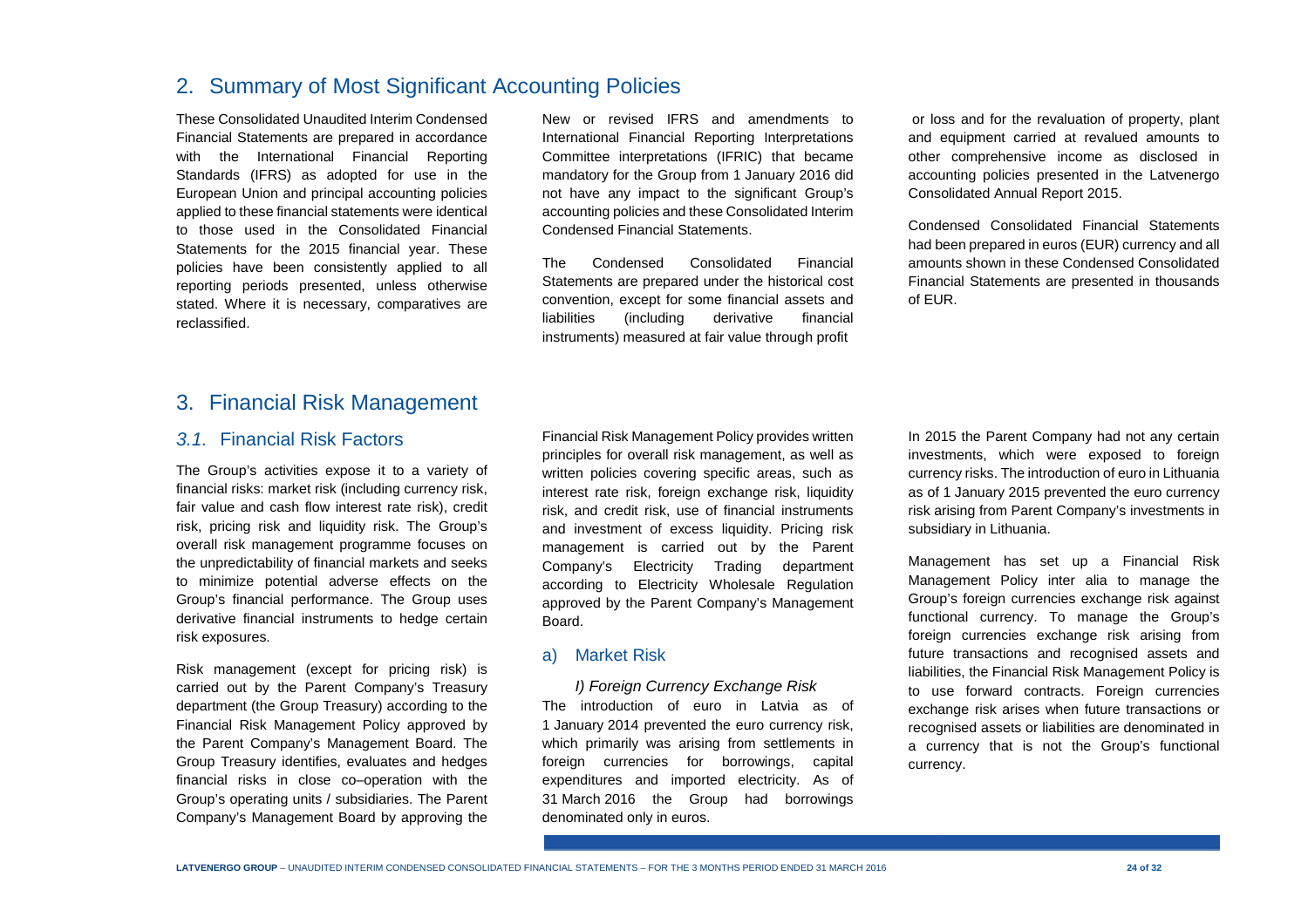II) Cash Flow and Fair Value Interest Rate Risk

As the Group has significant floating interest– bearing assets and liabilities exposed to interest rate risk, the Group's financial income and operating cash flows are substantially dependent on changes in market interest rates.

The Group's cash flow interest rate risk mainly arises from long–term borrowings at variable rates.They expose the Group to a risk that finance costs might increase significantly when interest rates rise up. The Group's policy is to maintain at least 35% of its borrowings as fixed interest rates borrowings (taking into account the effect of interest rate swaps) with duration between  $2 - 4$  years.

The Group analyses its interest rate risk exposure on a dynamic basis. Various scenarios are simulated taking into consideration refinancing, renewal of existing positions and hedging. Based on these scenarios, the Group calculates the impact on profit and loss as well as on cash flows of a defined interest rate shift.

The Group's borrowings with floating rates do not impose fair value interest rate risk. Derivatives such as interest rate swaps are the only source of fair value interest rate risk.

#### III) Price Risk

Price risk is the risk that the fair value and cash flows of financial instruments will fluctuate in the future due to reasons other than changes in the market prices resulting from interest rate risk or foreign exchange risk. The purchase and sale of goods produced and the services provided by the Group under the free market conditions, as well as the purchases of resources used in production is impacted by the price risk.

The most significant price risk is related to purchase of electricity. To hedge the risk related to changes in the price of electricity the Parent Company purchases electricity forward and future contracts.

#### b) Credit Risk

Credit risk is managed at the Group level. Credit risk arises from cash and cash equivalents, derivative financial instruments and deposits with banks, outstanding receivables. Credit risk exposure in connection with trade receivables is limited due to broad range of the Group's customers. The Group has no significant concentration of credit risk with any single counterparty or group of counterparties having similar characteristics. Impairment loss has been deducted from gross accounts receivable (Note 10).

Credit risk related to cash and short–term deposits with banks is managed by balancing the placement of financial assets in order to maintain the possibility to choose the best offers and to reduceprobability to incur losses.

No credit limits were exceeded during the reporting period, and the Group management does not expect any losses due to occurrence of credit risk.

#### c) Liquidity Risk

The Group's policy of liquidity risk management is to maintain sufficient amount of cash and cash equivalents, the availability of long and short term funding through an adequate amount of committed credit facilities to meet commitments according to the Group's strategic plans as well as to compensate the fluctuations in the cash flows due to occurrence of variety of financial risks.

The Group management is monitoring rolling forecasts of the Group's liquidity reserve, which comprises of undrawn borrowing facilities, and cash and cash equivalents.

#### 3.2. Capital Risk Management

The Group's objectives when managing capital are to safeguard the Group's ability to continue as a going concern as well as to ensure necessary financing for investment program and to avoid breaches of covenants, which are linked to capital structure and are stipulated in the majority of loan agreements.

In order to maintain or adjust the capital structure, the Group may evaluate the amount and timing of raising new debt due to investment programs or initiate new investments in the share capital by shareholder. Also asset revaluation directly influences the capital structure. To comply with loan covenants, the Group monitors capital on the basis of the capital ratio.

This ratio is calculated by dividing the equity by the sum of total assets and nominal value of issued and outstanding financial guarantees.

According to the Group's strategy and defined loan covenants as per loan agreements the capital ratio shall be maintained at least at 30% level.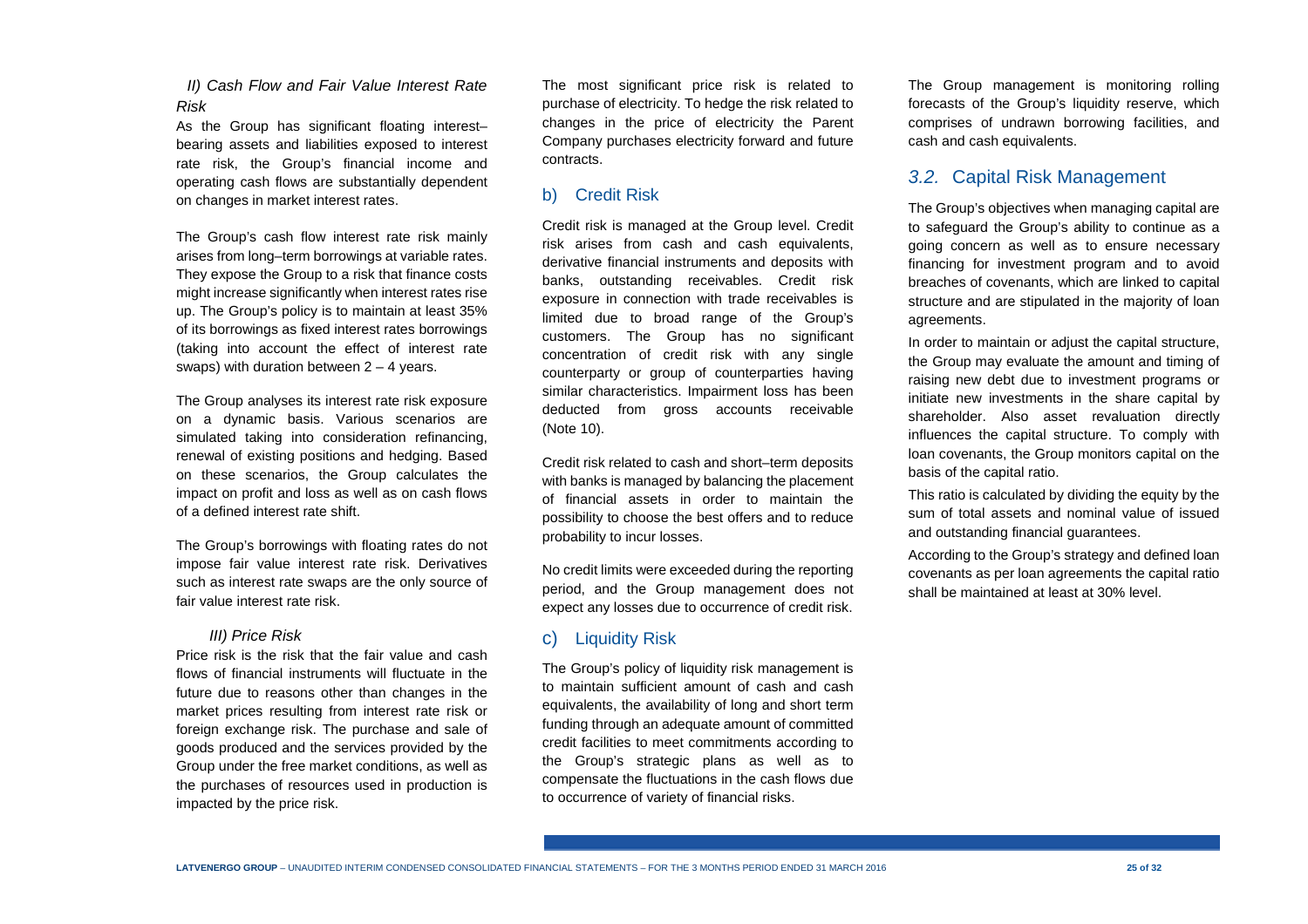# 4. Operating Segment Information

#### Operating Segments

For segment reporting purposes, the division into operating segments is based on the Group's internal management structure, which is the basis for the reporting system, performance assessment and the allocation of resources by the operating segment decision maker.

The Group divides its operations into three main operating segments – generation and supply, distribution and lease of transmission system assets. In addition, Corporate Functions, that cover administration and other support services, are presented separately.

**Generation and supply** comprises the Group's electricity and thermal energy generation operations, which are organised into the legal entities: Latvenergo AS and Liepājas enerģija SIA; electricity supply (including electricity wholesale), in the Baltics carried out by Latvenergo AS, Elektrum Eesti OÜ and Elektrum Lietuva UAB, as well as administration of the mandatory procurement process provided by Enerģijas publiskais tirgotājs AS.

**The operations of the distribution operating segment** relates to the provision of electricity distribution services in Latvia and is managed by the subsidiary Sadales tīkls AS (the largest distribution system operator in Latvia) and by Latvenergo AS as the owner of real estate assets related to distribution system assets.

**The operations of the lease of transmission system assets operating segment** is managed both by Latvijas elektriskie tīkli AS – the owner of transmission system assets (330 kV and 110 kV transmission lines, substations and distribution points), which provides financing of investments in these assets, and Latvenergo AS – the owner of real estate assets related to the transmission system assets, providing the lease of these assets to the transmission system operator Augstsprieguma tīkls AS.

|                                           | <b>Generation</b><br>and supply | <b>Distribution</b> | <b>Lease of trans-</b><br>mission system<br>assets | Corporate<br><b>Functions</b> | <b>TOTAL</b><br>segments | <b>Adjustments</b><br>and<br>eliminations | <b>Consolidated</b> |
|-------------------------------------------|---------------------------------|---------------------|----------------------------------------------------|-------------------------------|--------------------------|-------------------------------------------|---------------------|
| Period 01/01-31/03/2016<br><b>Revenue</b> | <b>EUR'000</b>                  | <b>EUR'000</b>      | <b>EUR'000</b>                                     | <b>EUR'000</b>                | <b>EUR'000</b>           | <b>EUR'000</b>                            | <b>EUR'000</b>      |
| <b>External customers</b>                 | 170,468                         | 79,141              | 11,790                                             | 2,134                         | 263,533                  | -                                         | 263,533             |
| Inter-segment                             | 5,247                           | 457                 | 623                                                | 11,376                        | 17,703                   | (17,703)                                  |                     |
| <b>Total revenue</b>                      | 175,715                         | 79,598              | 12,413                                             | 13,510                        | 281,236                  | (17, 703)                                 | 263,533             |
| <b>Results</b>                            |                                 |                     |                                                    |                               |                          |                                           |                     |
| <b>Segment profit</b>                     | 39,406                          | 2,157               | 5,836                                              | 288                           | 47,687                   | (3, 102)                                  | 44,585              |
| Capital expenditure                       | 9,632                           | 20,070              | 3,759                                              | 1,249                         | 34,710                   | $\overline{\phantom{m}}$                  | 34,710              |
| Period 01/01-31/03/2015<br><b>Revenue</b> |                                 |                     |                                                    |                               |                          |                                           |                     |
| External customers                        | 171.271                         | 74,836              | 11,331                                             | 2,068                         | 259,506                  | -                                         | 259,506             |
| Inter-segment                             | 1,256                           | 448                 | 601                                                | 11,580                        | 13,885                   | (13,885)                                  |                     |
| <b>Total revenue</b>                      | 172,527                         | 75,284              | 11,932                                             | 13,648                        | 273,391                  | (13, 885)                                 | 259,506             |
| <b>Results</b>                            |                                 |                     |                                                    |                               |                          |                                           |                     |
| <b>Segment profit</b>                     | 34,445                          | 9,945               | 5,187                                              | 1,535                         | 51,112                   | (4, 265)                                  | 46,847              |
| Capital expenditure                       | 3,273                           | 18,339              | 1,509                                              | 1,688                         | 24,809                   | $\overline{\phantom{a}}$                  | 24,809              |

The following table presents revenue, profit information and segment assets of the Group's operating segments. Inter–segment revenue is eliminated on consolidation.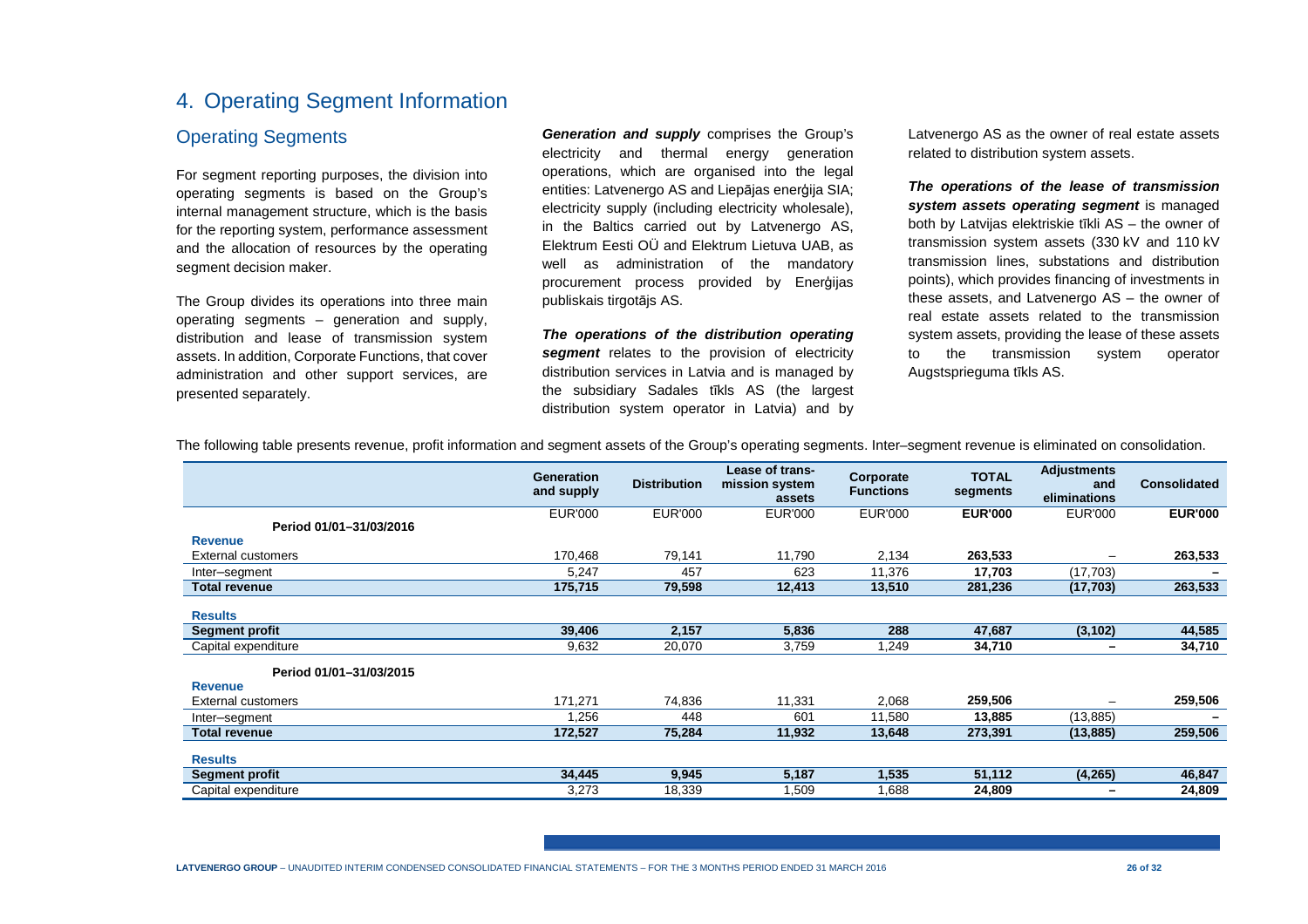#### Segment Assets

|                     | <b>Generation</b><br>and supply | <b>Distribution</b> | Lease of trans-<br>mission system<br>assets | Corporate<br>Functions | <b>TOTAL</b><br>segments | <b>Adjustments</b><br>and<br>eliminations | <b>Consolidated</b> |
|---------------------|---------------------------------|---------------------|---------------------------------------------|------------------------|--------------------------|-------------------------------------------|---------------------|
|                     | <b>EUR'000</b>                  | <b>EUR'000</b>      | EUR'000                                     | <b>EUR'000</b>         | <b>EUR'000</b>           | <b>EUR'000</b>                            | <b>EUR'000</b>      |
| At 31 March 2016    | .572.235                        | .306.716            | 434.771                                     | 87.525                 | 3.401.247                | 206.286                                   | 3,607,533           |
| At 31 December 2015 | .548.341                        | .312.819            | 432.028                                     | 89.350                 | 3.382.538                | 134.834                                   | 3,517,372           |

#### Adjustments and Eliminations

Finance income and expenses, fair value gains and losses on financial assets are not allocated to individual segments as the underlying instruments are managed on a group basis.

Taxes and certain financial assets and liabilities are not allocated to those segments as they are also managed on a group basis.

Capital expenditure consists of additions of property, plant and equipment, intangible assets and investment properties including assets from the acquisition of subsidiaries.

### Reconciliation of Profit

|                          | 01/01-31/03/2016 | 01/01-31/03/2015 |
|--------------------------|------------------|------------------|
|                          | <b>EUR'000</b>   | <b>EUR'000</b>   |
| <b>Segment profit</b>    | 47.687           | 51.112           |
| Finance income           | 654              | 694              |
| Finance costs            | (3,756)          | (4,959)          |
| <b>Profit before tax</b> | 44,585           | 46.847           |

#### Reconciliation of Assets

|                                       | 31/03/2016     | 31/12/2015     |
|---------------------------------------|----------------|----------------|
|                                       | <b>EUR'000</b> | <b>EUR'000</b> |
| Segment operating assets              | 3,401,247      | 3,382,538      |
| Non-current financial investments     | 41             | 41             |
| Held-to-maturity financial assets     | 28.453         | 28.468         |
| Other assets and assets held for sale | 1.813          | 1,782          |
| Cash and cash equivalents             | 175.979        | 104,543        |
| <b>Group operating assets</b>         | 3,607,533      | 3,517,372      |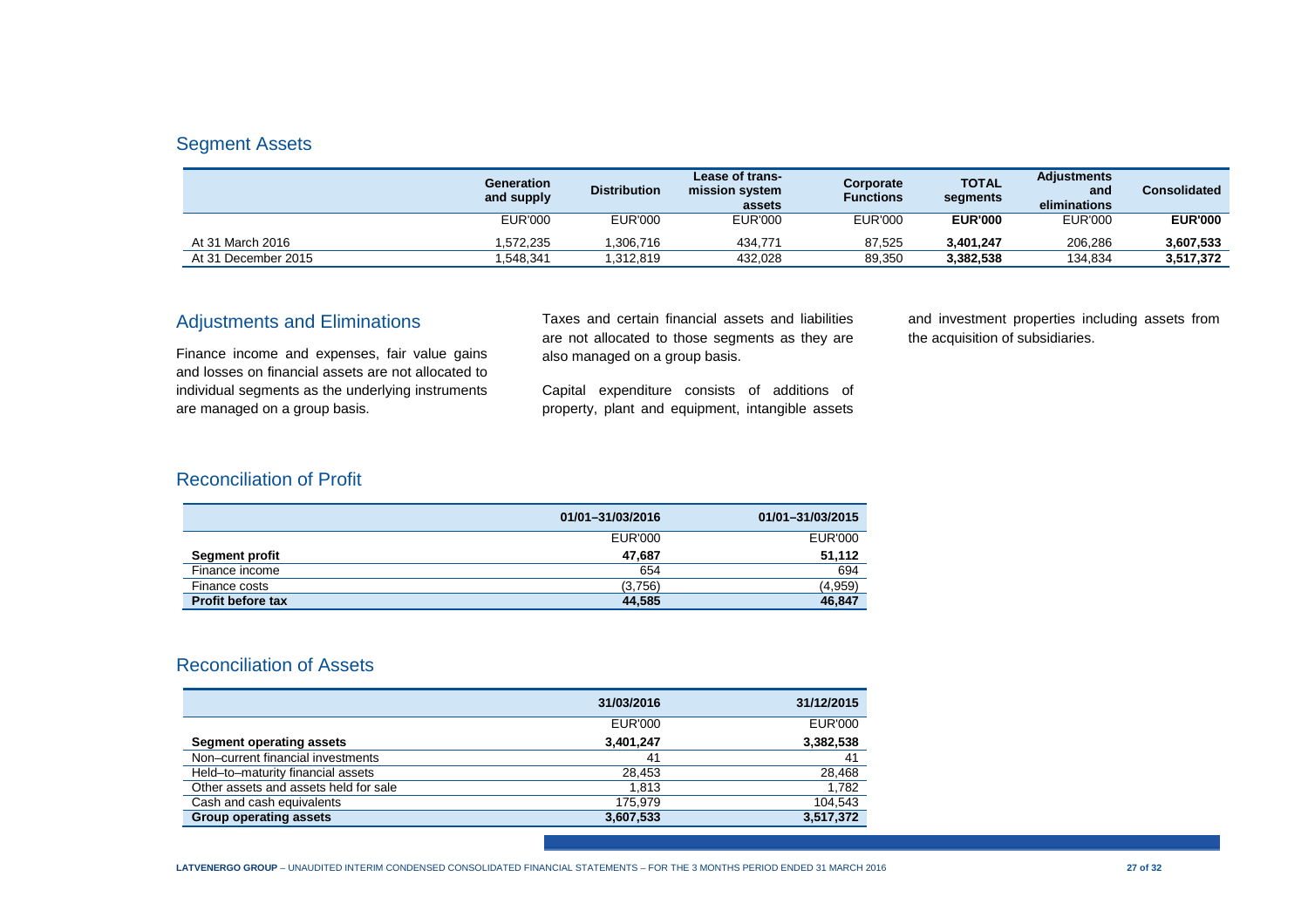# 5. Revenue

|                                             | 01/01-31/03/2016 | 01/01-31/03/2015 |
|---------------------------------------------|------------------|------------------|
|                                             | EUR'000          | <b>EUR'000</b>   |
| Electricity supply and electricity services | 131,639          | 128,828          |
| Distribution system services                | 75.140           | 71,063           |
| Heat sales                                  | 37.801           | 41,716           |
| Lease of transmission system assets         | 11.618           | 11,188           |
| Other revenue                               | 7,335            | 6,711            |
| <b>Total revenue</b>                        | 263.533          | 259,506          |

# 6. Raw Materials and Consumables Used

|                                                     | 01/01-31/03/2016 | 01/01-31/03/2015 |
|-----------------------------------------------------|------------------|------------------|
|                                                     | EUR'000          | EUR'000          |
| Electricity:                                        |                  |                  |
| Purchased electricity                               | 41,364           | 52,138           |
| Fair value loss on electricity forwards and futures | 3,543            | 692              |
| Electricity transmission services costs             | 18,840           | 18,906           |
|                                                     | 63,747           | 71,736           |
|                                                     |                  |                  |
| Fuel expense                                        | 53,293           | 48,384           |
| Raw materials, spare parts and maintenance costs    | 8.142            | 7,495            |
| Total raw materials and consumables used            | 125.182          | 127.615          |

# 7. Income Tax

|                         | 01/01-31/03/2016 | 01/01-31/03/2015 |
|-------------------------|------------------|------------------|
|                         | EUR'000          | <b>EUR'000</b>   |
| Current tax             | 7.407            | 1,734            |
| Deferred tax            | (1, 384)         | 5,857            |
| <b>Total income tax</b> | 6,023            | 7,591            |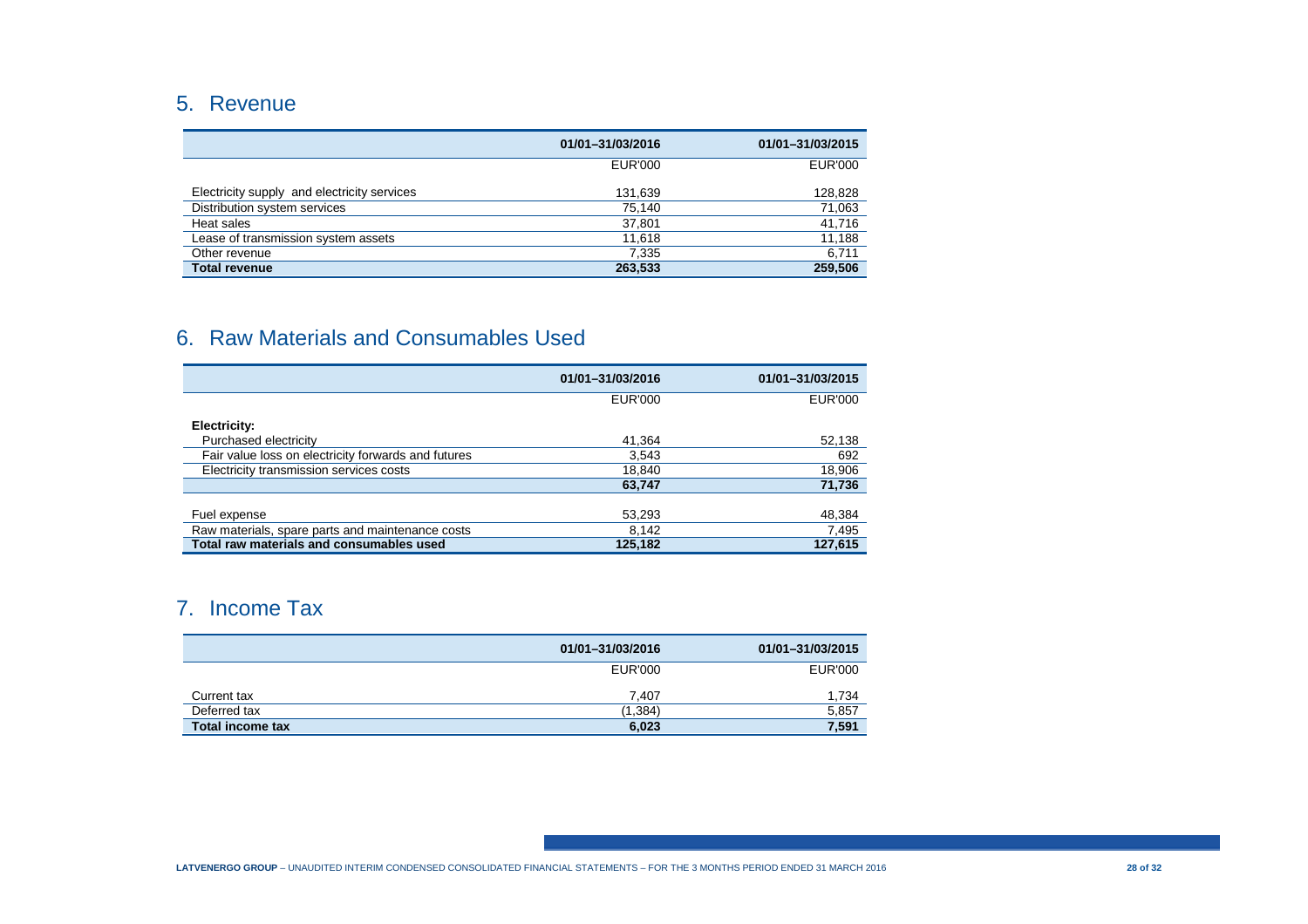# 8. Intangible Assets and Property, Plant and Equipment

|                                                       | Intangible assets | Land, buildings<br>and facilities | <b>Technology</b><br>equipment and<br>machinery | Other property,<br>plant and<br>equipment | Assets under<br>construction | <b>TOTAL</b>   |
|-------------------------------------------------------|-------------------|-----------------------------------|-------------------------------------------------|-------------------------------------------|------------------------------|----------------|
|                                                       | <b>EUR'000</b>    | EUR'000                           | <b>EUR'000</b>                                  | <b>EUR'000</b>                            | <b>EUR'000</b>               | <b>EUR'000</b> |
| At 31 March 2016                                      |                   |                                   |                                                 |                                           |                              |                |
| Cost                                                  | 47.418            | 4.473.866                         | 2.071.905                                       | 171,559                                   | 118.752                      | 6,883,500      |
| Accumulated amortisation, depreciation and impairment | (33, 423)         | (2,481,098)                       | (1,167,523)                                     | (122,527)                                 | (6,086)                      | (3,810,657)    |
| Net book amount                                       | 13,995            | 1,992,768                         | 904,382                                         | 49,032                                    | 112,666                      | 3,072,843      |
|                                                       |                   |                                   |                                                 |                                           |                              |                |
| At 31 December 2015                                   |                   |                                   |                                                 |                                           |                              |                |
| Cost                                                  | 46.545            | 4.469.448                         | 2.072.520                                       | 173.118                                   | 94.201                       | 6,855,832      |
| Accumulated amortisation, depreciation and impairment | (32, 483)         | (2,455,220)                       | (1,149,878)                                     | (121, 484)                                | (6, 106)                     | (3,765,171)    |
| Net book amount                                       | 14,062            | 2,014,228                         | 922.642                                         | 51,634                                    | 88,095                       | 3,090,661      |

# 9. Inventories

|                                                   | 31/03/2016 | 31/12/2015     |
|---------------------------------------------------|------------|----------------|
|                                                   | EUR'000    | <b>EUR'000</b> |
| Raw materials and materials                       | 16.722     | 17,983         |
| Other inventories                                 | 8.366      | 8.422          |
| Allowance for raw materials and other inventories | (1.679)    | (1,614)        |
| <b>Total inventories</b>                          | 23,409     | 24,791         |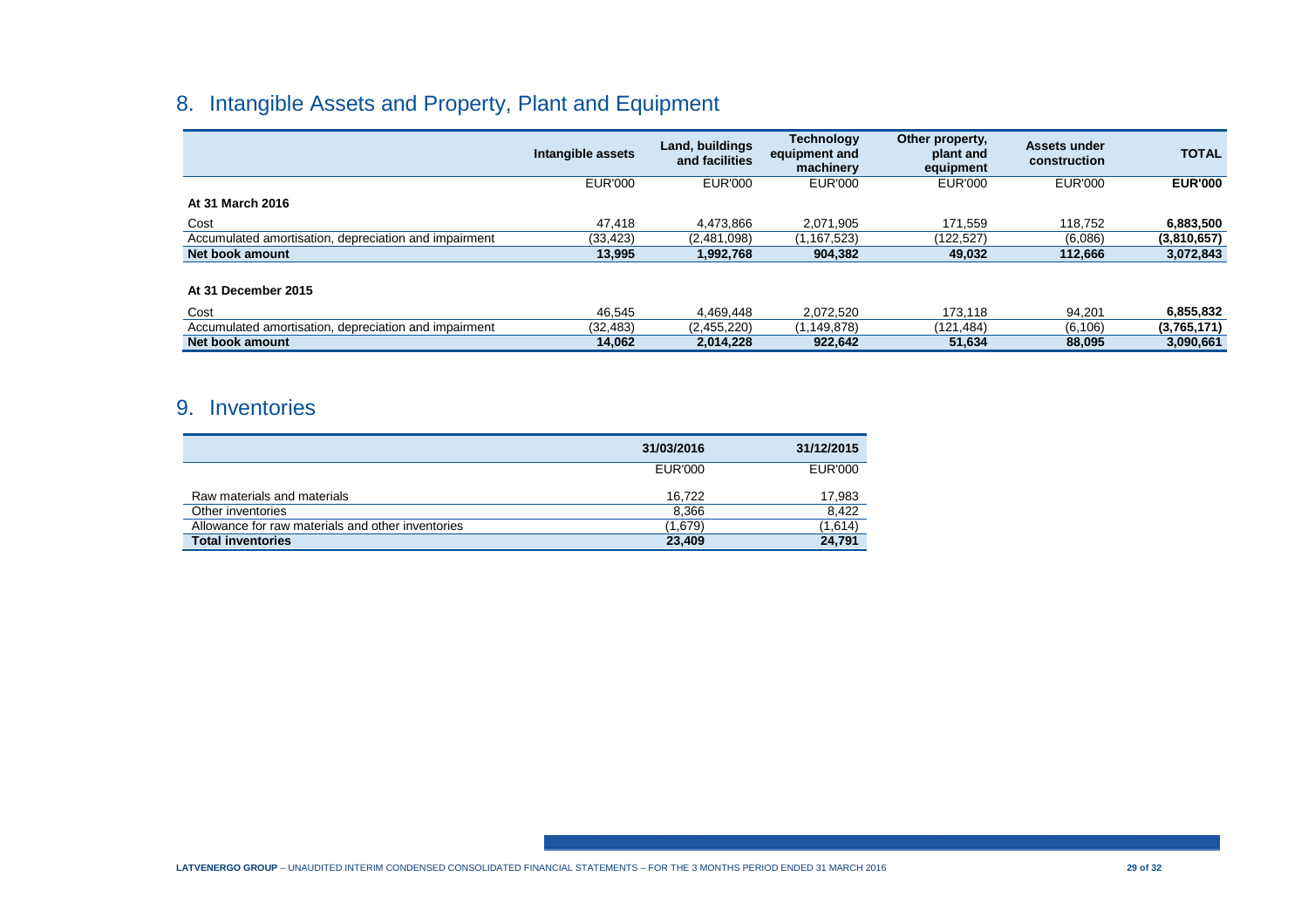# 10. Trade Receivables and Other Current Receivables

Trade Receivables, net

|                                                           | 31/03/2016 | 31/12/2015     |
|-----------------------------------------------------------|------------|----------------|
|                                                           | EUR'000    | <b>EUR'000</b> |
| <b>Receivables</b>                                        |            |                |
| - Electricity supply and electricity services customers   | 134,240    | 121,112        |
| - Heating customers                                       | 11.217     | 11.735         |
| $-$ Other trade receivables                               | 31,723     | 25,405         |
|                                                           | 177,180    | 158,252        |
| Allowances for impairment of receivables                  |            |                |
| - Electricity supply and electricity services customers   | (43, 221)  | (43, 319)      |
| - Heating customers                                       | (371)      | (423)          |
| $-$ Other trade receivables                               | (2,592)    | (2, 347)       |
|                                                           | (46,184)   | (46,089)       |
| Receivables, net                                          |            |                |
| - Electricity supply and electricity services customers   | 91,019     | 77.793         |
| - Heating customers                                       | 10.846     | 11,312         |
| - Other trade receivables                                 | 29,131     | 23,058         |
|                                                           | 130,996    | 112,163        |
|                                                           |            |                |
| Unsettled revenue on mandatory procurement public service |            |                |
| obligation fee recognised as assets *                     | 158,440    | 141.060        |
| Other current receivables and accrued income              | 14.922     | 13.237         |
| Total trade receivables and other current receivables     | 304,358    | 266,460        |

\* unsettled revenue on mandatory procurement PSO fee is recognised as assets in net amount, by applying agent principle, as difference between revenue from sale of electricity in Nord Pool power exchange by market price, received mandatory procurement PSO fees, received government grant for compensating the increase of mandatory procurement costs and costs of purchased electricity under the mandatory procurement from electricity generators who generate electricity in efficient cogeneration process or using renewable energy sources, as well as guaranteed fees for installed electrical capacity in cogeneration plants (over 4 MW)

#### Movements in Allowances for Impairment of Trade Receivables

|                                                            | 01/01-31/03/2016 | 01/01-31/03/2015 | 2015           |
|------------------------------------------------------------|------------------|------------------|----------------|
|                                                            | <b>EUR'000</b>   | <b>EUR'000</b>   | <b>EUR'000</b> |
| At the beginning of the period                             | 46.089           | 44.003           | 44,003         |
| Receivables written off during the period as uncollectible | (491)            | (519)            | (2, 143)       |
| Allowance for impaired receivables                         | 586              | .014             | 4,229          |
| At the end of the period                                   | 46,184           | 44,498           | 46,089         |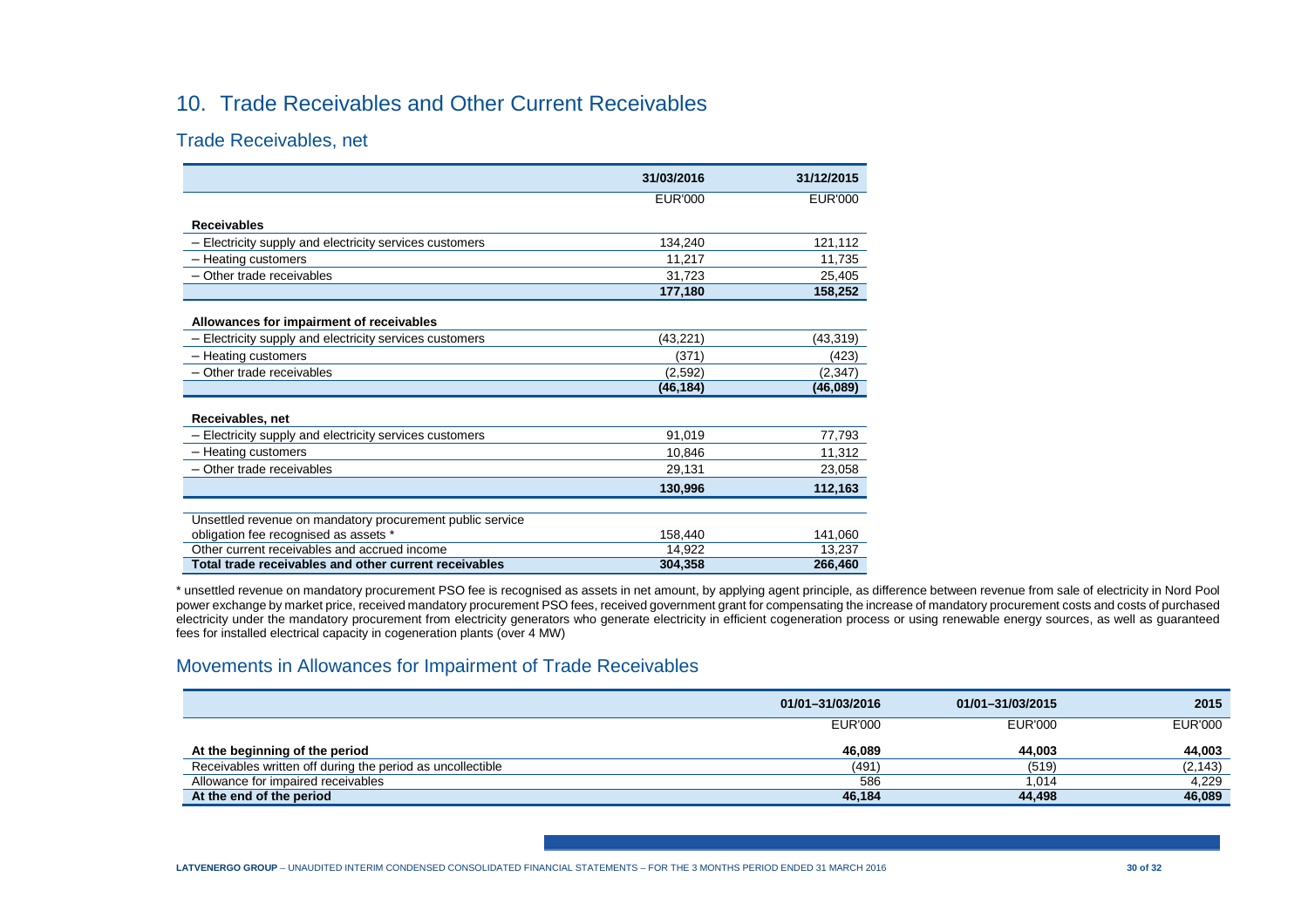# 11. Cash and Cash Equivalents

|                                        | 31/03/2016 | 31/12/2015 |
|----------------------------------------|------------|------------|
|                                        | EUR'000    | EUR'000    |
| Cash at bank                           | 162.746    | 89,391     |
| Short-term bank deposits               | 6.000      | 10,000     |
| Restricted cash and cash equivalents * | 7.233      | 5,152      |
| Total cash and cash equivalents        | 175.979    | 104,543    |

\* restricted cash and cash equivalents as of 31 March 2016 consist of the financial security for participating in NASDAQ OMX Commodities Exchange in the amount of EUR 7,233 thousand (31 March 2015 – EUR 5,152 thousand)

# 12. Borrowings

|                                                                       | 31/03/2016     | 31/12/2015     |
|-----------------------------------------------------------------------|----------------|----------------|
|                                                                       | <b>EUR'000</b> | <b>EUR'000</b> |
| Non-current borrowings from financial institutions                    | 569,707        | 534,586        |
| Issued debt securities (bonds)                                        | 179,709        | 179,705        |
| <b>Total non-current borrowings</b>                                   | 749.416        | 714,291        |
| Current portion of non-current borrowings from financial institutions | 79.310         | 80,842         |
| Accrued interest on non-current borrowings                            | 2,320          | 848            |
| Accrued coupon interest on issued debt securities (bonds)             | 2,605          | 1,502          |
| <b>Total current borrowings</b>                                       | 84.235         | 83,192         |
| <b>Total borrowings</b>                                               | 833,651        | 797,483        |

### Movement in Borrowings

|                                          | 01/01-31/03/2016 | 01/01-31/03/2015 | 2015           |
|------------------------------------------|------------------|------------------|----------------|
|                                          | EUR'000          | EUR'000          | <b>EUR'000</b> |
| At the beginning of the period           | 797.483          | 827.222          | 827,222        |
| Borrowings received                      | 40.000           | 30,862           | 30,000         |
| Borrowing repaid                         | (6, 411)         | (21,884)         | (134,875)      |
| Change in accrued interest on borrowings | 2,575            | 3,100            | 234            |
| Issued debt securities (bonds)           | $\overline{ }$   |                  | 74,902         |
| At the end of the period                 | 833,651          | 839,300          | 797,483        |